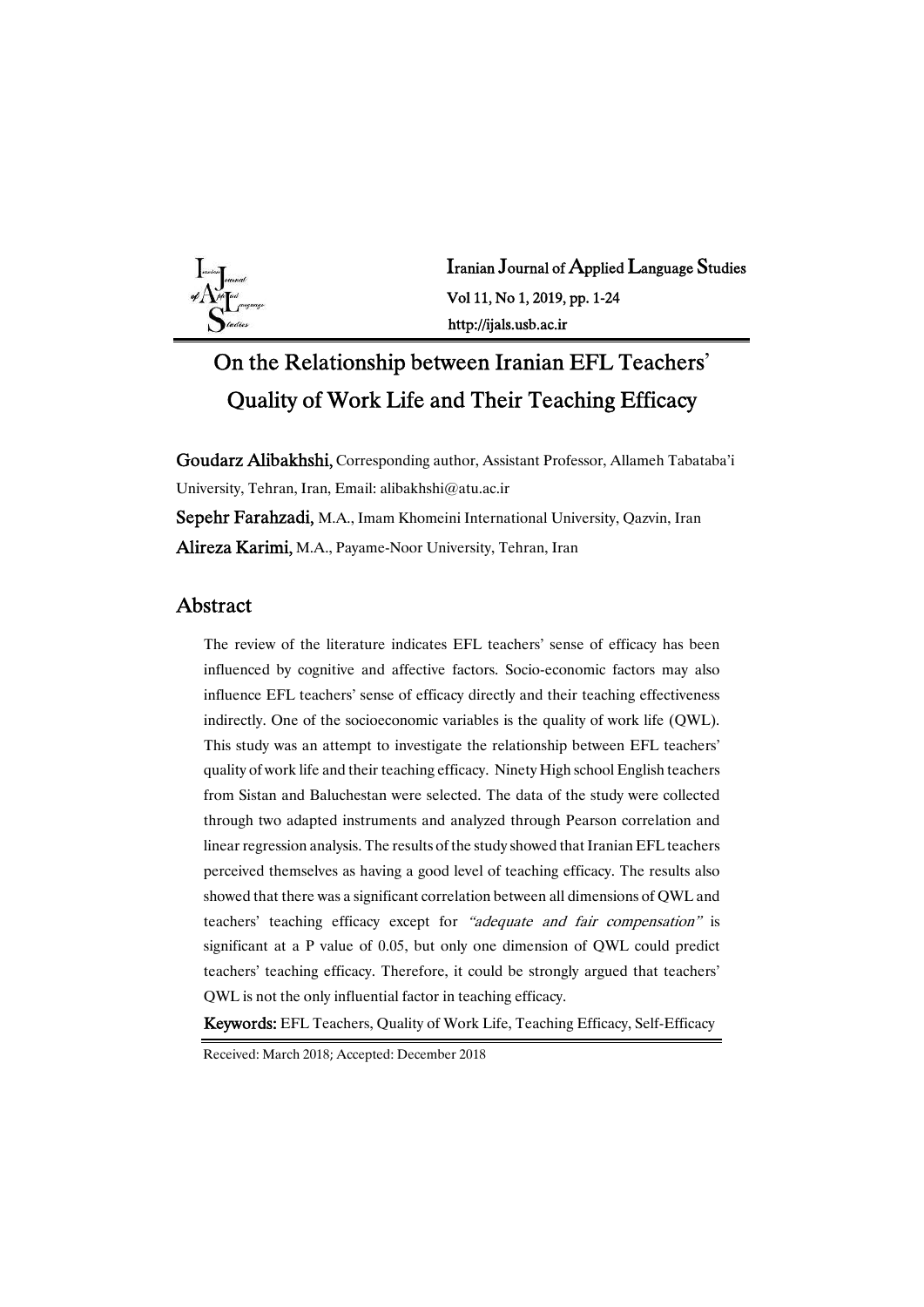# 1.Introduction

A teacher plays a significant role in students' achievement. According to Adams & Pierce (1999), having many years of experience does not guarantee expert teaching; experience is useful only when teachers continually engage in selfreflection and modify classroom techniques to serve the needs of the students better. Teachers' good teaching skills, their personal traits, cognitive factors, and socioeconomic variables significantly affect their teaching effectiveness (Thompson, 2008). To teach effectively, teachers need to encourage questions and discussions in the class which brings about the autonomy of the learners and less dependency on the teachers. Therefore, teachers are supposed to be patient and well-prepared for the class.

EFL teachers' sense of efficacy, or as Bandura (1997) calls it teaching efficacy, i.e. teachers' beliefs about their ability to influence students' outcomes, is necessary to improve teacher performance and promote educational reform (Bandura, 2001; Wheatley, 2001). Another factor that was repeatedly mentioned in various studies to be of great influence on teachers' effectiveness is teachers' sense of efficacy.

The review of related studies shows that teachers' efficacy is greatly influenced by some factors such as cognitive, affective, and socioeconomic. One of the socioeconomic variables which might have an impact on teachers' efficacy directly and effective teaching indirectly is Quality of work life (QWL). Moreover, the work environment which satisfies the personal needs via promotion, recognition, compensation, and development would result in an excellent QWL. Nadler and Lawler (1983) define QWL in terms of job features and work conditions to develop employees' productivity and well-being.

The relationship between teachers' sense of efficacy on some variables such as teachers' teaching effectiveness and teacher burnout has been investigated. It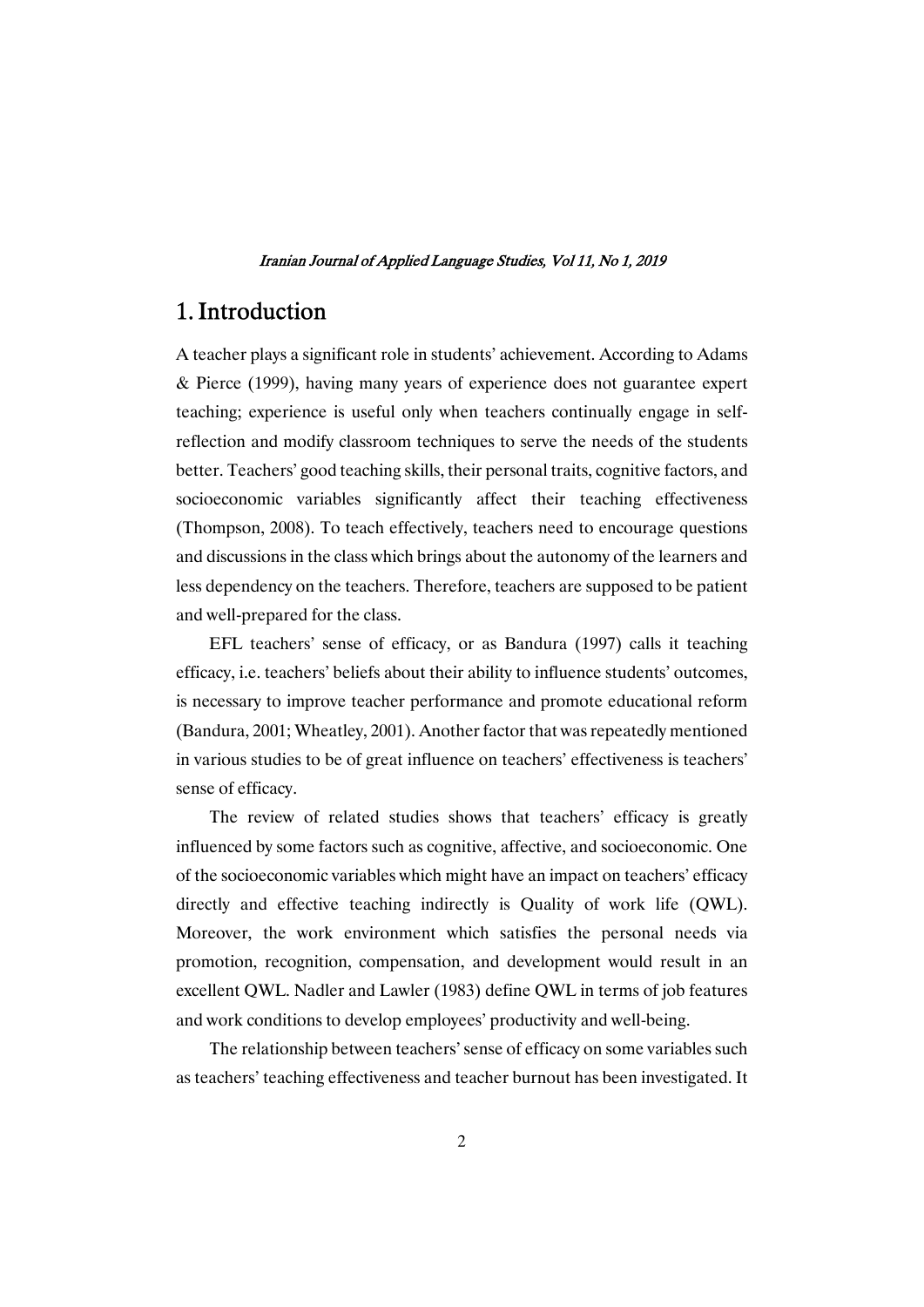has also been argued that employees' job performance can be affected by their own individual affective and socioeconomic factors particularly the quality of work life. Despite a great volume of studies on teachers' sense of efficacy and the impact of the quality of work life on employees' performance and EFL teachers ' motivation, it is not yet known whether there is a relationship between Iranian EFL teachers' quality of work life and their teaching efficacy. The present study addresses the following research questions

- 1. What kind of relationship is between EFL teachers' quality of work and their teaching efficacy?
- 2. Which dimension of teachers' quality of work life can more successfully predict their teaching efficacy?

# 2. Review of the Related Literature

### 2.1. Quality of Work Life

Dolan, Garcia, Cabezas, and Tzafrir (2008) argue that the concern for QWL has occupied the minds of social scientists for the past several decades. QWL is a main issue for employees. How organizations attempt to deal with this issue is of much academic and practical significance. Therefore, as Dolan, Saba, Jackson, and Schuler (2007) believe it is not surprising that a large number of studies on the concept of job satisfaction and stress as core concepts have been conducted. QWL and its relationship with employees' performance and health have become a clear goal for quite many of the human resource policies in developed organizations.

### 2.2. The Meaning and Nature of QWL

QWL is defined as the degree to which work managers can satisfy important basic personal needs, which in turn are satisfied when rewards from the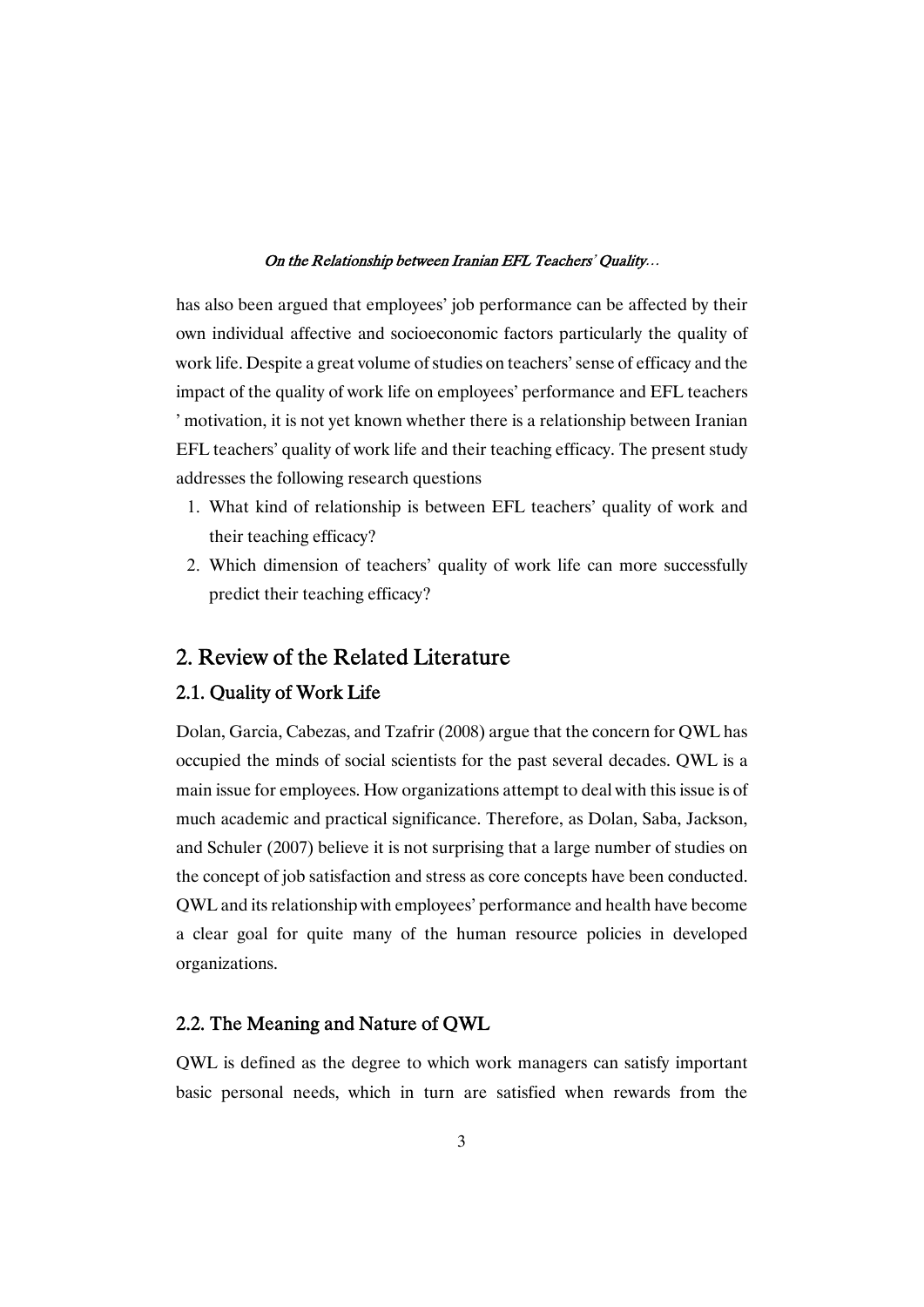organization meet their expectations, through their experience (Suttle, 1977; Walton, 1974). However, Singh (2000) argues that, OWL is not based on any specific theory and that pillars of QWL are self-management, reduced supervision, and increased self-regulation. Walton (1974) explains QWL in terms of eight conditions of employment, which make QWL desirable. Those conditions/criteria include:

### a. Adequate and fair compensation

This condition refers to whether the pay received completely meets the standards of sufficiency or the recipient's subjective standard. It also refers to whether the pay received for certain work bear a suitable relationship to pay received for other work (Walton, 1974).

### b. Safe and healthy environment

This condition means that employees should not be exposed to working conditions which adversely affect their mental and physical health.

### c. Growth and Security

This dimension deals with the employees' chances for training, professional development, and chance for studying and resignation from the work whenever they like and job security.

### d. Development of human capabilities

This dimension refers to the learning opportunities, skills development, performance evaluation, and the importance of the employees' job.

### e. The total life space

A main component of QWL, which is very important for both the employees and the employers, is the relationship between work and home life. In a competitive environment, it is very difficult to separate work life and home. Today, employees today are more likely to express a strong desire to have a harmonious balance among career, family life, and leisure activities.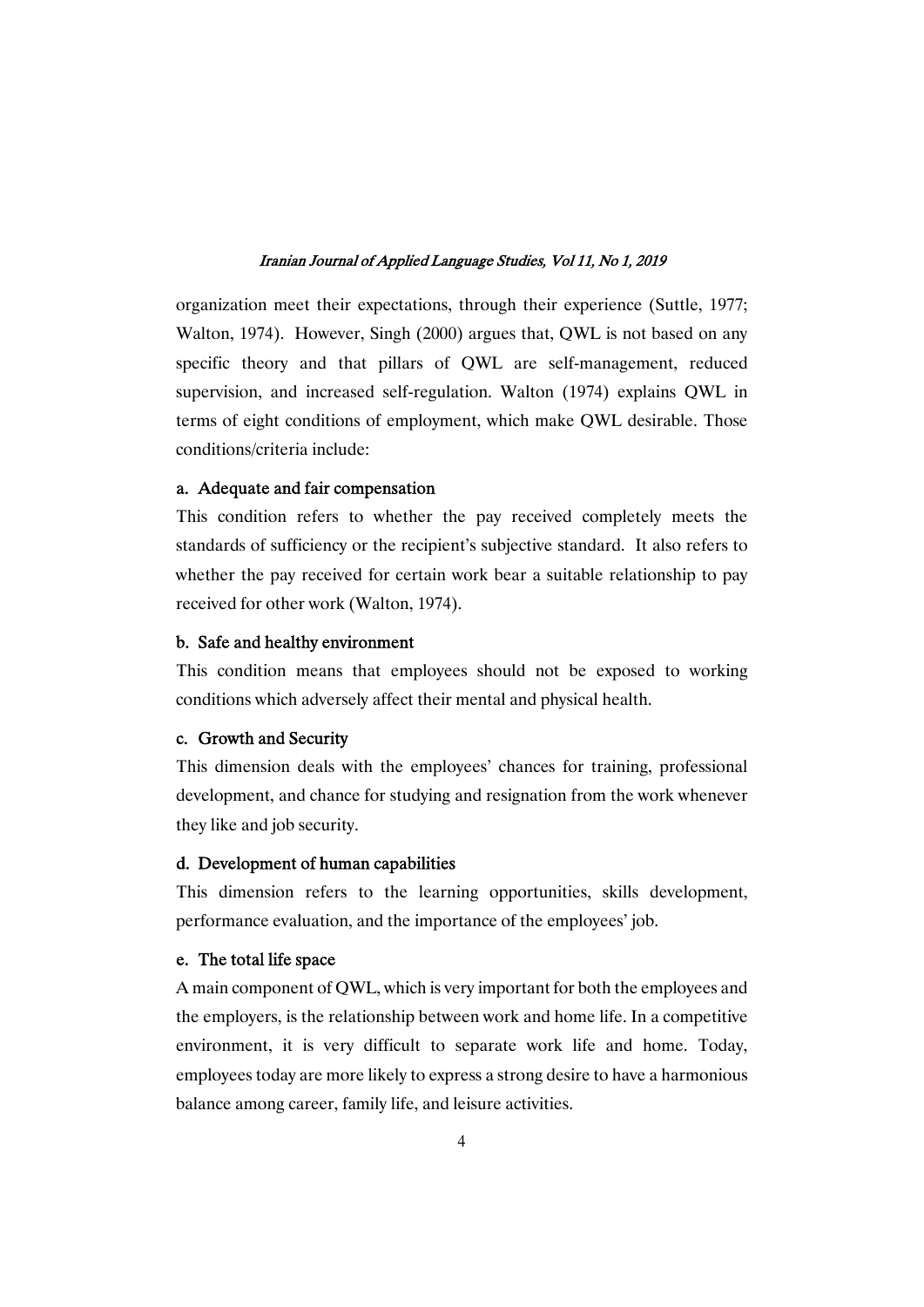### f. Constitutionalism

This component of OWL deals with what rights the employees have and how they protect these rights. It also refers to the employees' speech freedom, admirations and respect.

### g. Social integration

These dimensions of QWL, as Walton (1974) believes, deal with freedom from prejudice, interpersonal openness, a sense of community, the absence of stratification in the organization, the absence of stratification in the organization, the existence of upward mobility, openness, and the existence of upward mobility.

### h. Social relevance

Social relevance deals with the image of the employees' organization, the policy of human resources, employees' pride in their career, and the employees' relevance to society.

### 2.3. Employees' Quality of Work and Their Job Performance

Many studies have been conducted on the quality of working life and performance. Donald et al. (2005) investigated QWL indicators in six Canadian public health care organizations (HCO) by reviewing documentation relevant to QWL and conducting a focus group or team interviews. They found that employees' wellbeing and working conditions are important indicators of QWL.

Kheirandish (2009) argues that there is a positive and significant relation between all components of working life quality and employees' performance. Monfaredniya (2008) also argues that there is a negative relation between the quality of working life and vocational weariness. He also believes that when the working life quality improves, the vocational weariness decreases.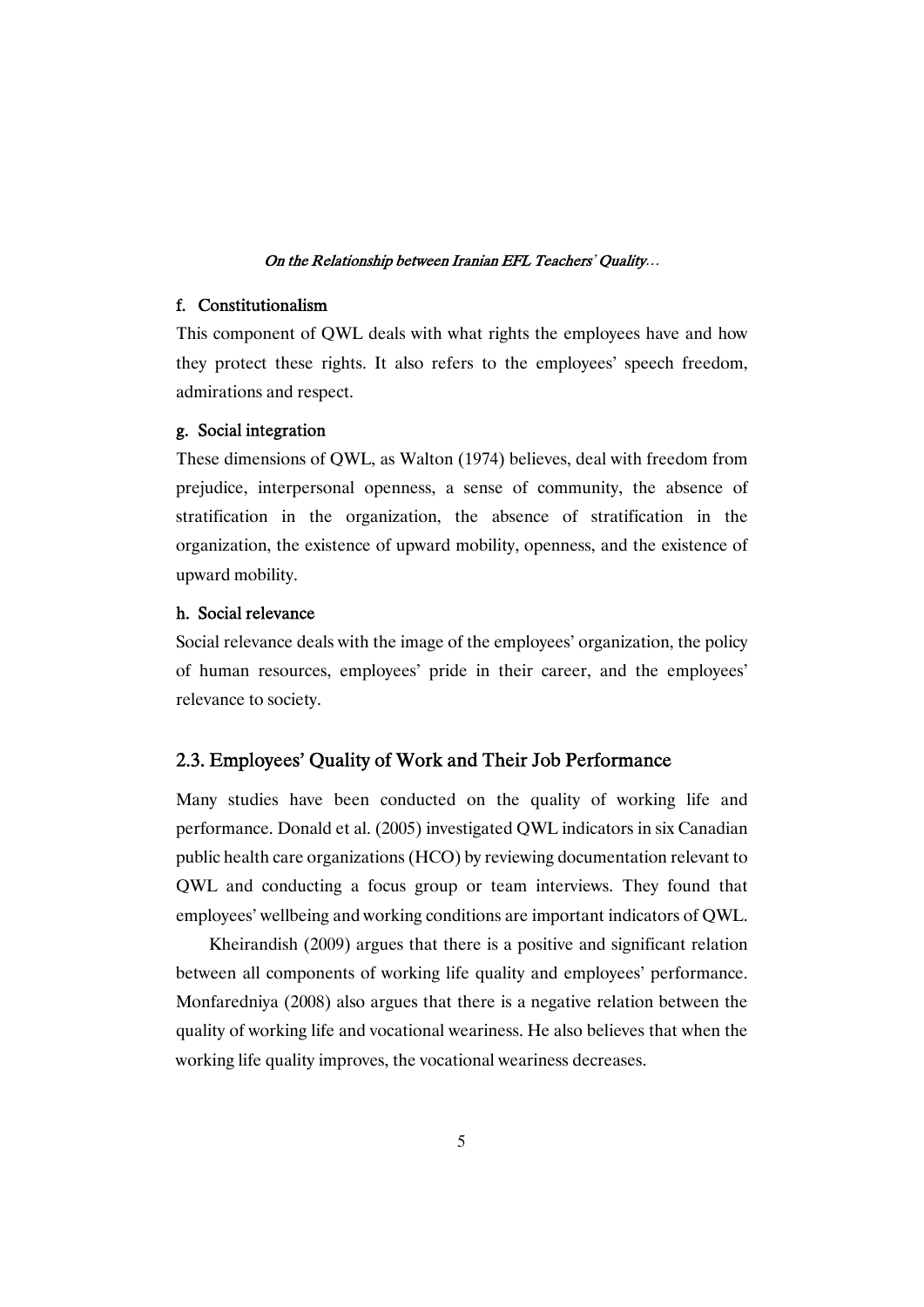The result of a study done by Lau (2000) revealed that QWL is regarded as a significant factor in determining the companies' performance level. Besides, the relation between QWL and work pressure and vocational satisfaction of formal authorities in governmental organizations was examined by Hua (2006). He insisted that working life quality has a positive impact on the decrease of vocational pressure and vocational satisfaction.

### 2.4. EFL Teachers' Quality of Work Life and Job Motivation

In general, the concept of career motivation applies motivation theory to understanding career plans, behaviors, and decisions. Many researchers (e.g., London, 1983; Pinder, 1998) have theorized about the content of career motivation and the association among career motivation, situational characteristics, and behaviors. Pinder (1998) defines work motivation as 'a set of energetic forces that originate both within as well as beyond an individual's being, to initiate work-related behavior and to determine its form, direction, intensity, and duration'  $(p.11)$ .

As Flippo (1980 claims, QWL programs will lead to the employees' development and growth, which not only reduces employees' complaints and their absences but heightens their optimism and makes them more cooperative.

As Luthans (1998) states, contrary to the previous decades in which the people's personal life was the focus of attention, nowadays, the concept of QWL is the fashion that encompasses job security, rewarding systems, promotional opportunities,andinvolvementindecision-makingprocesses.Also,accordingto Akdere (2006), the researchers are trying to create a balance between work and personal life. Moreover, conditions of work, as Johnstones (2004) mentions, can have positive or negative effects on a foreign/second language teacher education. The working conditions of many second and foreign language teachers are unsatisfactory (Crookes, 1997a, 1997b). In addition, according to Crookes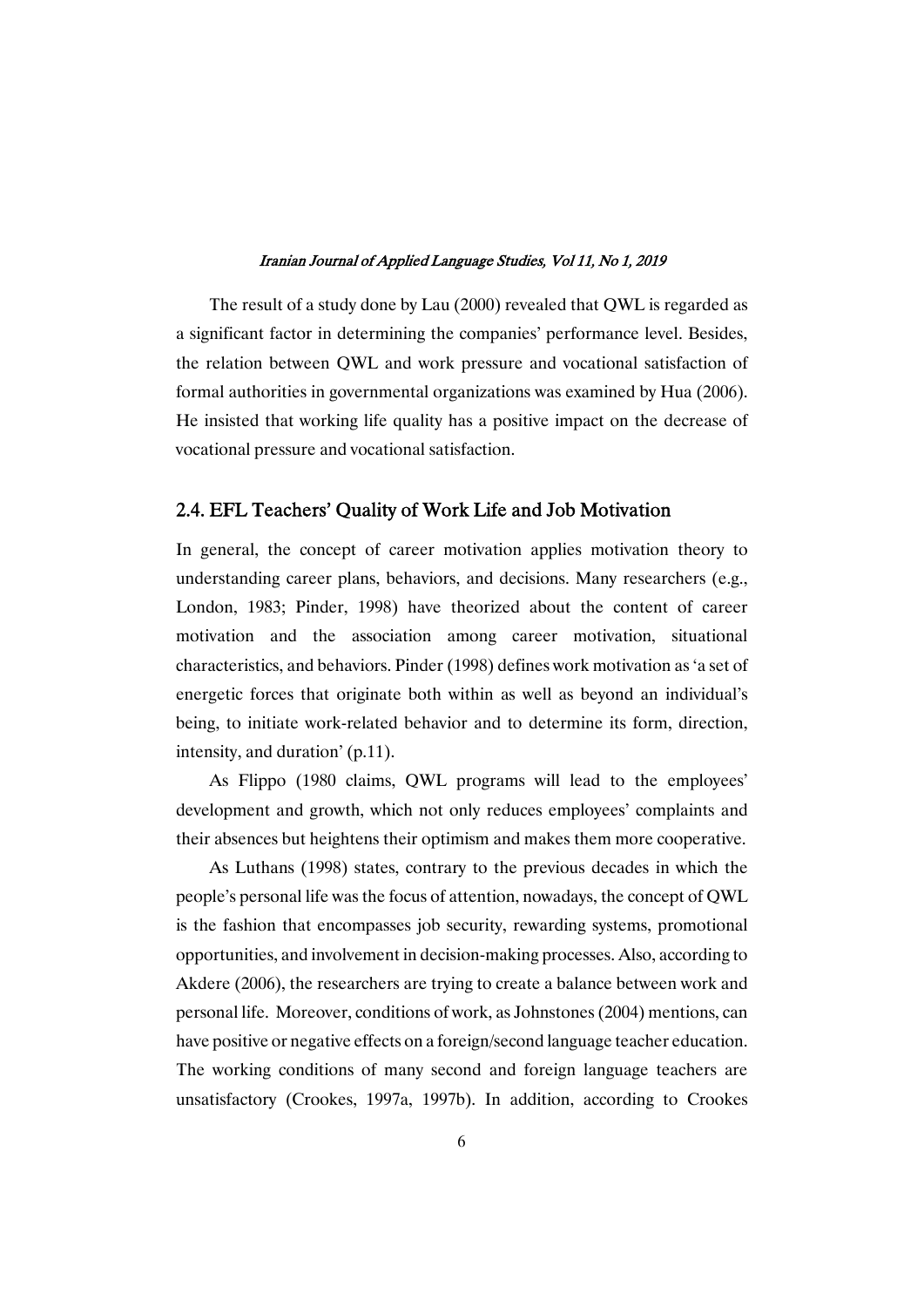(1997b), the working conditions of second and foreign language teachers require more research. Day, Elliot, and Kington (2005) assert that the relationships among teachers' motivation, efficacy, job satisfaction and commitment and between their commitment and the quality of their work have not been the subject of extensive research.

Accordingly, Baleghizadeh and Gordani (2012) investigated the relationship between quality of work life and teacher motivation among 160 secondary school English as a foreign language (EFL) teachers in Tehran, Iran. The results of their study revealed that the participants enjoyed a medium level of quality of work life and experienced a medium-to-low level of motivation. In addition, they argued that there was a significant relationship between motivation and quality of work life categories. They also identified the subscales of the quality of work life that best predicted teacher motivation. They claimed that the findings of their study have implications for teacher educators and educational decision-makers in bringing about higher levels of motivation and quality of work life among English language teachers.

In the same vein, Asgari, Nojbaee, and Rahnama (2012) determined the relationship between the quality of work life (fair and sufficient payment, secure and sanitary working environment, supplying growth opportunity and continuous security, law observance in organizations, social attachment of working life, general atmosphere of work life, social union and integrity in the work and the development of human capabilities) with the performance of guidance school teachers in Tonekabon. The results of their study showed that the relationship between teachers' quality of work life and teachers' performance is significant.

### i.Teachers'Efficacy

Bandura (1993) developed a social cognitive theory to explain that efficacy beliefs strongly influence the control which human beings exercise over their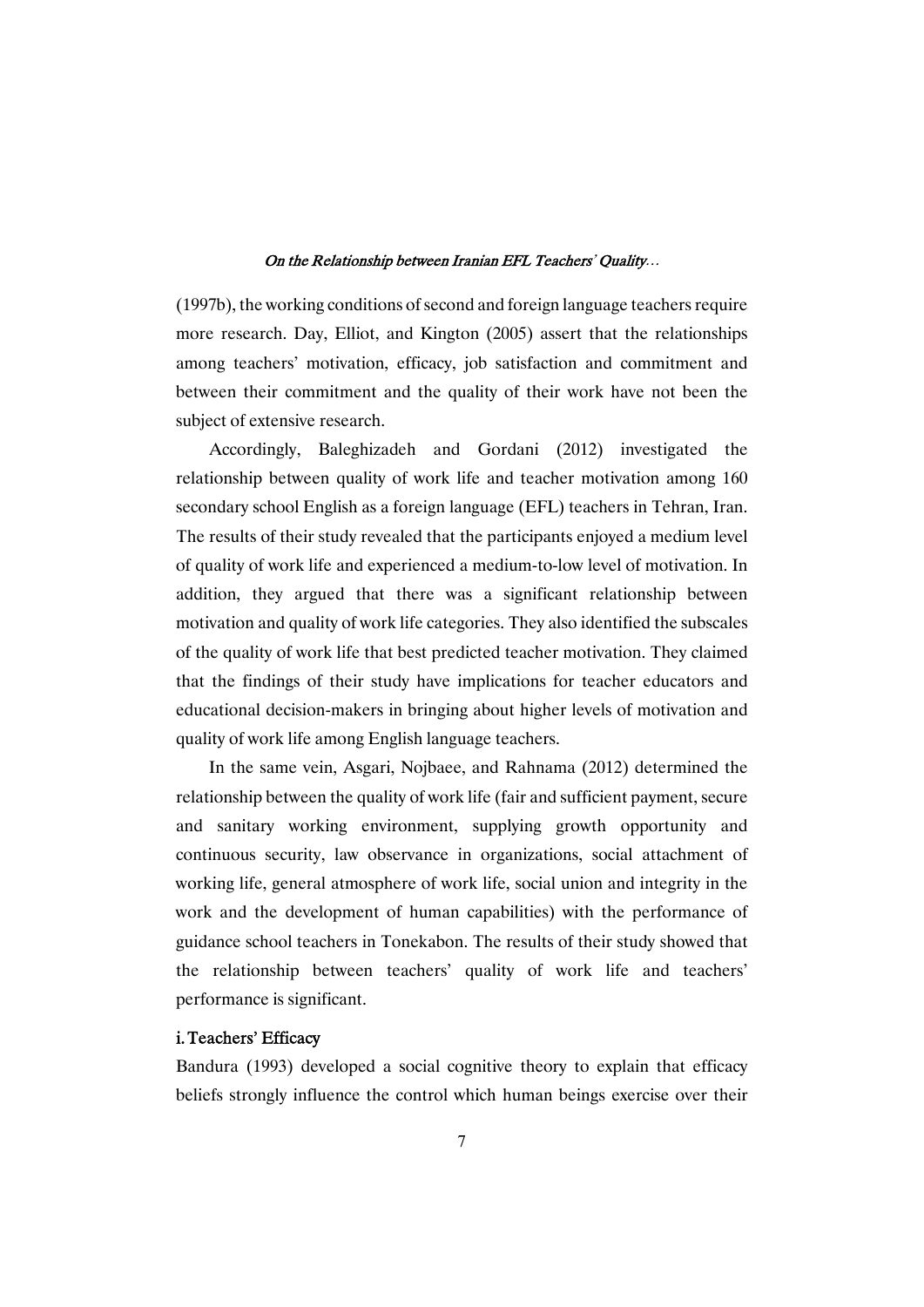lives through agentive actions. Teacher efficacy is defined as "beliefs in one's capabilities to organize and execute the courses of actions to influence the students' achievements under specific situations" (Bandura, 1997, p. 3). According to Goodard  $&$  Goodard (2001) and Ross (1992) teachers' perception of efficacy plays a significant role in students' achievements.

The review of the previous studies (Coladric, 1992; Hoy & Woolfolk, 1990; Riggs & Enchos, 1990) on teachers' self-efficacy indicates that the teachers perceived efficacy has two different dimensions: Personal Teaching Efficacy  $(PTE)$  – a teacher's belief that he or she can influence student learning, and Teaching Efficacy- a teacher's belief about the changes that the teaching profession can result in for students.

Bandura (1977, 1993) argues that four sources of information: inactive mastery experiences, vicarious learning experiences, verbal persuasion, and physiological arousal shape the individuals' self-efficacy. In line with Bandura's conceptualization of self-efficacy, it has been suggested that teacher efficacy is multidimensional and subject-matter specific; therefore, it varies across various tasks (Emmer & Hickman, 1991). In order to investigate the effects of teachers' teaching efficacy on their teaching methods, many studies have been done. According to Gibson and Dembo (1984), there are high and low efficacious teachers. Those with higher efficacy use their time in a better way and are more effective in guiding their students; however, teachers with lower efficacy are less effective in guiding their students.

Mashhady, Falah, and Lotfi Gaskaree (2012) argued that that self-efficacy is negatively correlated with burnout, and it could be a potent predictor of burnout among EFL teachers. They also found that age and teaching experience significantly correlate with self-efficacy and burnout. Further, their findings indicated significant differences in teachers' self-efficacy and burnout with respect to marital status.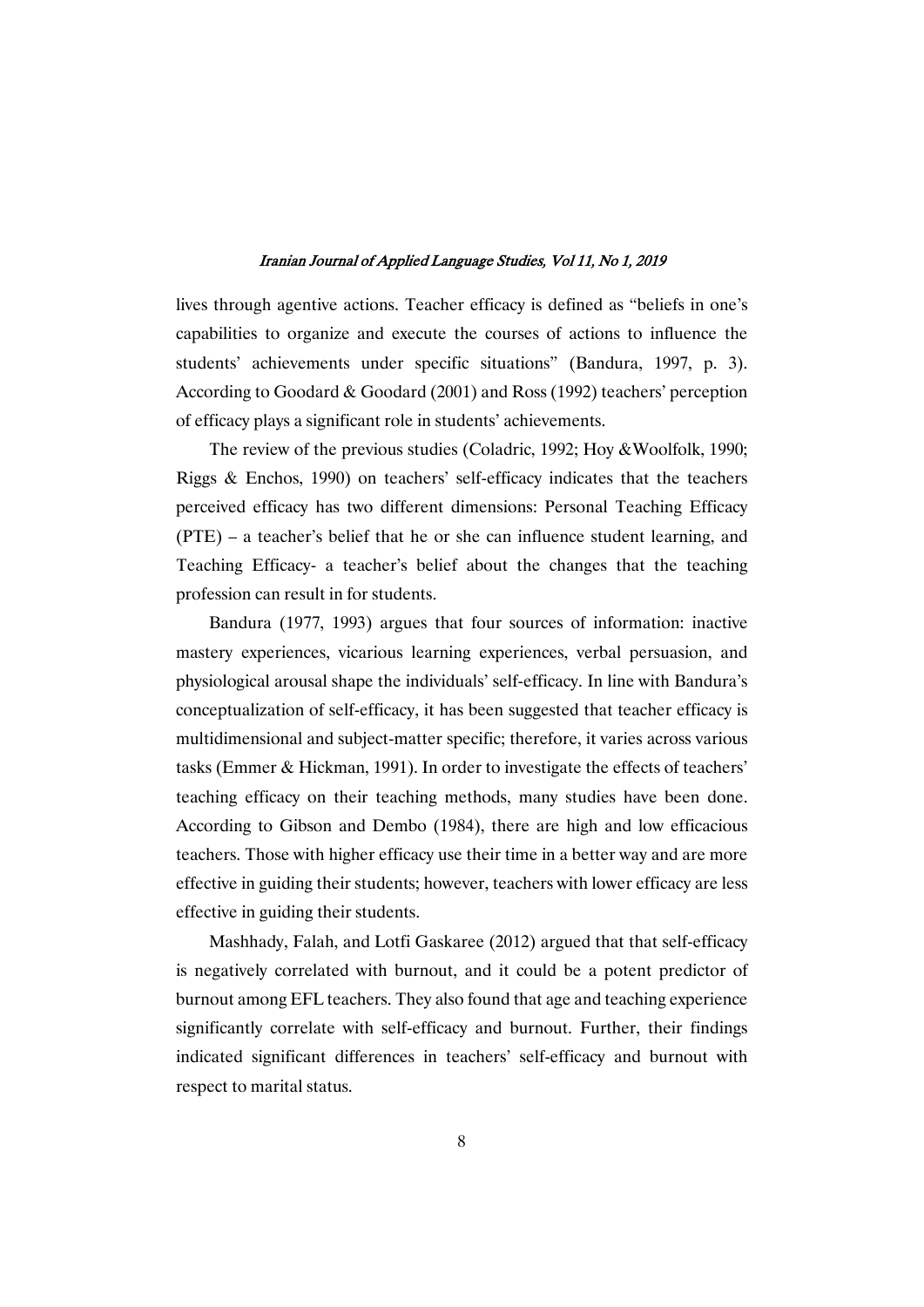Furthermore, Coladric (1992) points out personal and general teaching efficacies as the predictors of teaching commitment. Also, Guskey (1988) believes that greater personal efficacy will lead to positive attitudes towards teaching, and teachers with a higher level of confidence in their abilities are open to the application of new practices. Moreover, Emadzadeh, Khorasani, and Nematizadeh (2012) studied the quality of work life of primary school teachers in Isfahan city and found that their quality of work life is less than average. However, their motivation was high despite dissatisfaction with salaries paid to them.

Shahrashoob (2006) examined the relationship between quality of work life and organizational commitment of the teachers in Gonbad-e-Kavus city-Iran, using Walton's eight components of QWL. He concluded that there is a positive and significant relationship between quality of work life and organizational commitment.

### j. Summary of the Related Studies

The review of related studies shows that EFL teachers in Iran have an average quality of work life, and teachers' quality of work is significantly related to different variables such as organizational commitment, motivation, and attitude. Whereas, it is negatively related to negative factors such as burnout, stress, and demotivation. The research design of the majority of the reviewed studies was correlational and the participants were non-TEFL teachers. As teachers of English as a foreign language might have a different job condition, it is necessary to replicate the study using EFL teachers. Moreover, the relationship between QWL as a socioeconomic variable and teaching efficacy as a socio-cognitive variable also needs further exploration.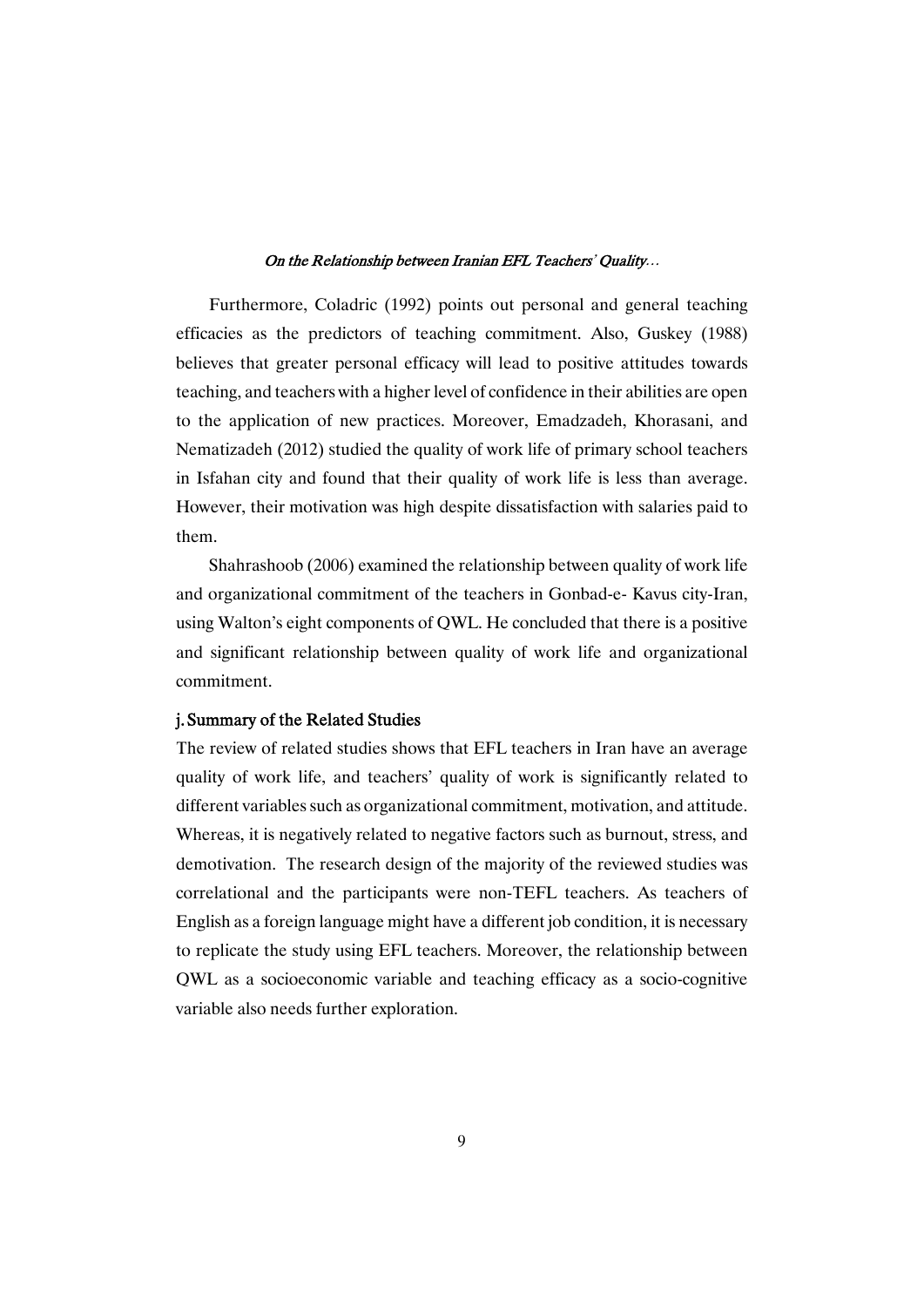# **3.** Methodology

### 3.1.Participants

For the purpose of this study, 90 teachers of English as a foreign language from Sistan and Baluchestan were selected via the cluster sampling procedure. Only five or more-year-experienced teachers were invited to take part in the study. All the participants were teaching at high schools in Zabol, Khash, Iranshahr, Zahedan, and Saravan. They were all aware of the purpose of the study and willingly took part in the study. Fifty of the participants were female and the rest were male. Sixty of the participants were holders of Bachelor of Art (BA) in English language teaching and 30 were students of Masters of Arts (MA) in the teaching of English as a foreign language (TEFL).

### 3.2.Instruments

Two instruments were used to collect the data. The first instrument was teaching efficacy, and the second questionnaire was Walton instrument of OWL. Each is explained in detail.

### 3.2.1. Teachers' Sense of Efficacy Scale (long form)

Teachers' Sense of Efficacy Scale1 (long form) developed by Tschannen-Moran and Woolfolk Hoy (2007) was used to estimate the participants' sense of efficacy. It consists of 24 items. It also consists of three subscales: efficacy in student engagement (8 items), efficacy in instructional strategies: 8 items, and efficacy in classroom management (8 items). The reliability of this scale was estimated through Cronbach alpha. The alpha value of the total instrument and its subscales are given in the next chapter.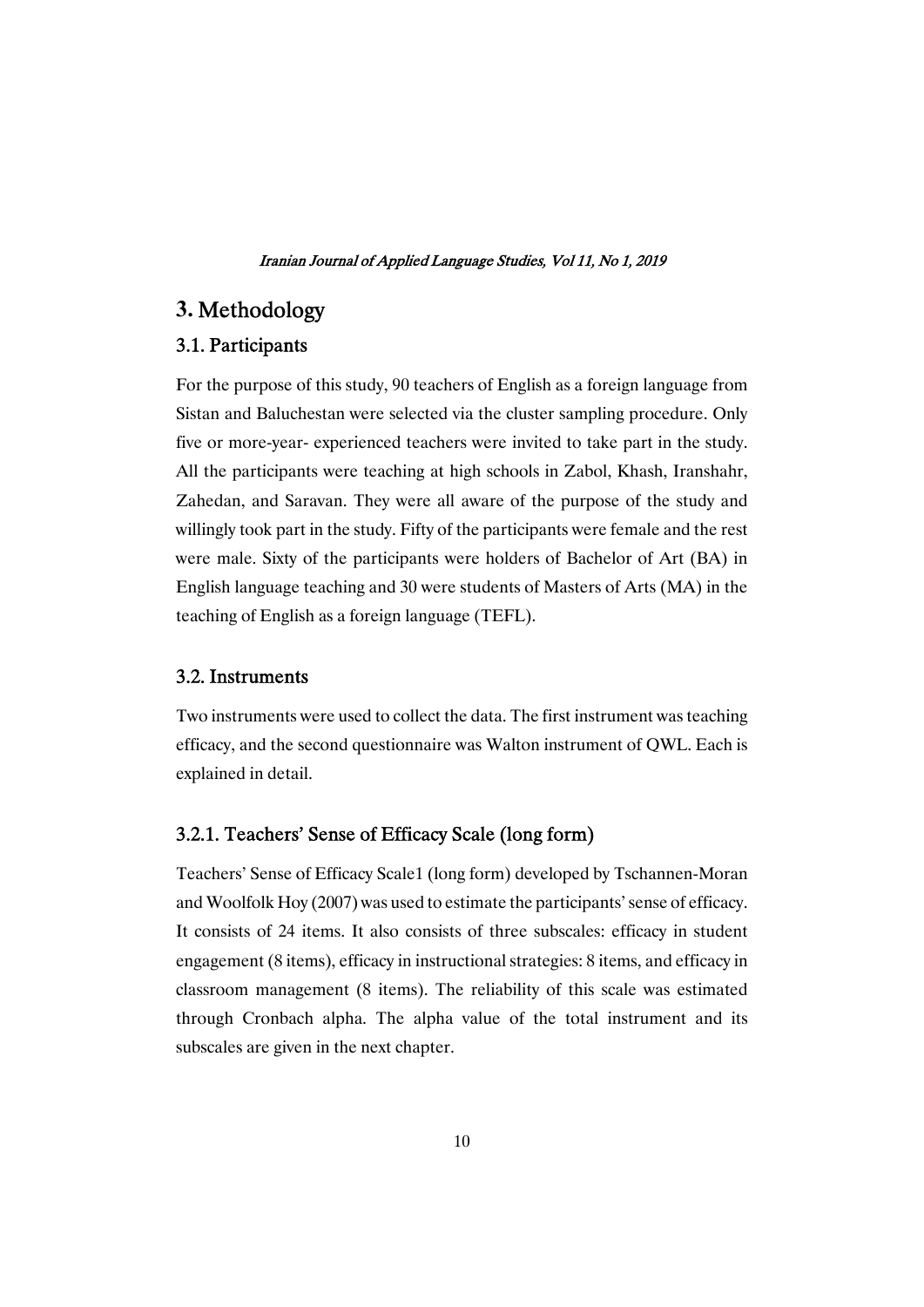### 3.2.2. Walton's (1973) Quality of Work Life Questionnaire

This 26 item questionnaire includes eight sub-scales: adequate and fair compensation  $(3$  items), safe and healthy working conditions  $(3$  items), chance of growth  $(3$  items), constitutionalism in the work organization  $(4$  items), the social relevance of work life  $(3$  items), total life space  $(4$  items), social integration in the work organization (3 items), and human progress capabilities (3 items). A 1 to 5 point scale was used to examine the quality of work life. The internal consistency of the instrument was estimated through Cronbach alpha. The Cronbach value for the total QWL instrument and its components were all acceptable (see 4.1).

### 3.3. Data Collection and Analysis

The questionnaires were administered during in-service training sessions held by the educational office of each district, which provided opportunities for all EFL teachers of that district to get together to develop their profession. Before the questionnaires were administered, the researcher provided the participants with an explanation of the purpose of the study and assured them that the given responses were treated as confidential, and the institutions in which they are employed would not have access to the obtained information. The questionnaires were administered to the teachers during the break time of their in-service training program. The participants were also encouraged to ask questions and seek clarification if needed.

After the teachers' responses to the questionnaires were codified, quantitative analyses were conducted on the completed instruments. First, descriptive statistics were applied to quantify the teachers' teaching efficacy and the quality of their work lives. Pearson product-moment correlation was conducted to determine the relationship between quality of work life aspects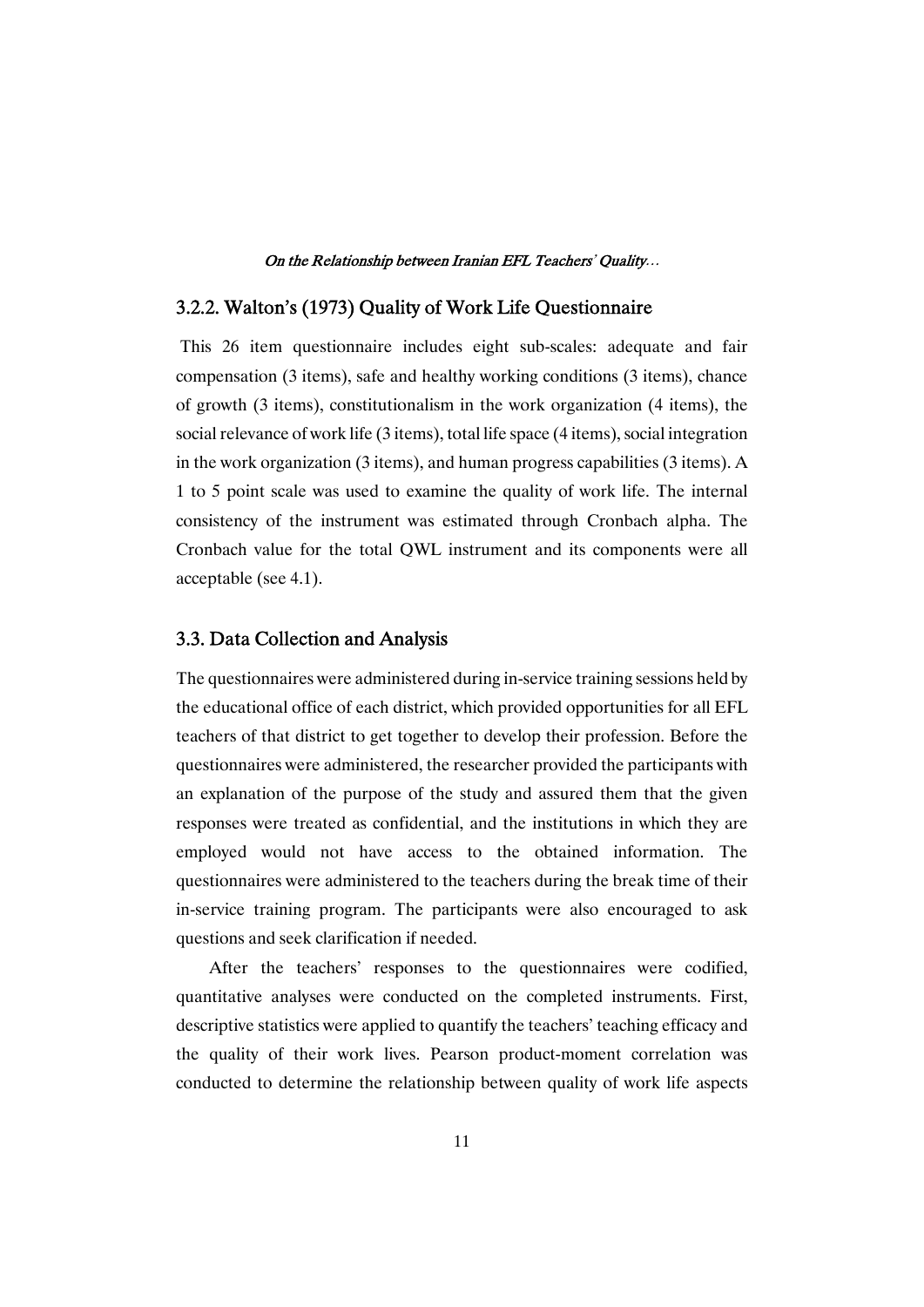(dependent variable) and teachers' teaching efficacy (independent variable). Moreover, a step-by-step regression was carried out to find out about the effects of the quality of work life factors on teaching efficacy.

# **4.** Results

### 4.1. Results of Reliability Analyses

Although the reliability of both questionnaires had already been reported in different studies, it was still important to verify the reliability, especially as the two instruments were originally developed in the contexts which are culturally different from the context of the present study. The Cronbach's alpha was used to estimate the internal reliability of items within each factor for the two instruments (results are presented in Table 1 and Table 2). An acceptable value for Cronbach's alpha is between  $0.70$  and  $0.80$ , and values substantially lower indicate an unreliable scale (Field, 2005).

|                                             | alpha | N of items |
|---------------------------------------------|-------|------------|
| <b>TSES</b>                                 | .9    | 24         |
| Efficacy in Student Engagement              | .89   |            |
| <b>Efficacy in Instructional Strategies</b> | .90   |            |
| <b>Efficacy in Classroom Management</b>     | .88   |            |

Table 1. Results of Reliability Analysis of TSES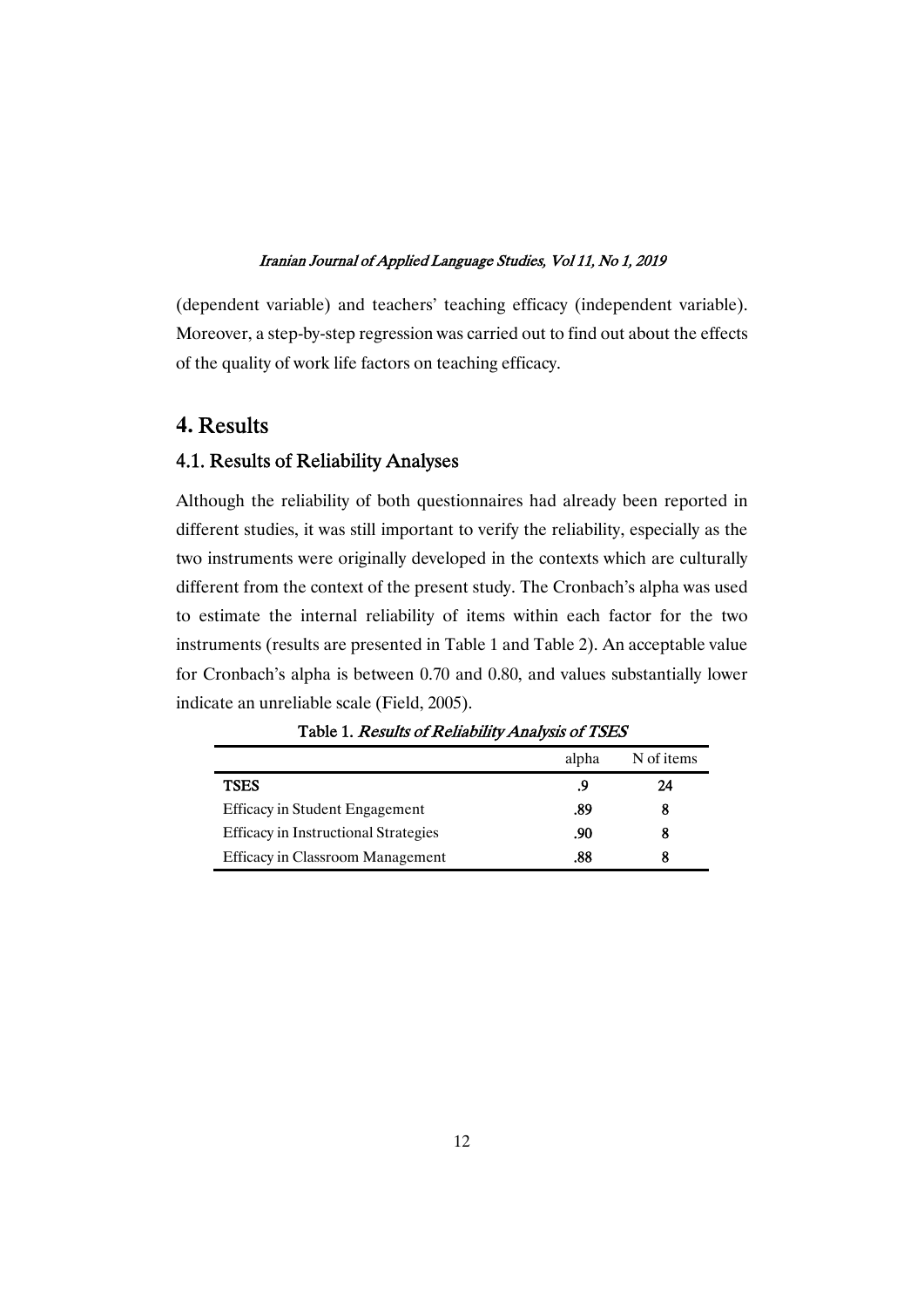|                                    | Cronbach alpha |
|------------------------------------|----------------|
| 1. Adequate and fair compensation  | 0.86           |
| 2. Safe and healthy environment    | 0.84           |
| 3. Development of human capacities | 0.86           |
| 4. Growth and security             | 0.79           |
| 5. Social integration              | 0.75           |
| 6. Constitutionalism               | 0.88           |
| 7. The total life space            | 0.84           |
| 8. Social relevance                | 0.81           |

Table 2. Results of Reliability Analysis of OWL

Based on each factor's Cronbach's alpha presented in Table 1, it was determined that all factors included within the teachers' sense of efficacy had strong internal reliability. The internal consistency indices for the three components of the efficacy instrument were 0.88, 0.89, and 9.90. Moreover, as Table.2 shows, the internal consistency of all factors of the QWL instrument exceeded 0.75, which could be regarded as acceptable internal consistency (Kline, 1999).

# 4.2 Descriptive Statistics for Teachers' self-efficacy

### Table 3. Descriptive Statistics of Teaching Efficacy Instrument

|                                             | Mean     | -SD |
|---------------------------------------------|----------|-----|
| <b>Efficacy in Student Engagement</b>       | 5.77 1.4 |     |
| <b>Efficacy in Instructional Strategies</b> | 625      | 1.7 |
| Efficacy in Classroom Management            | 6.       | -18 |
| Teacher Self Efficacy Scale (Total)         | 6.       | 13  |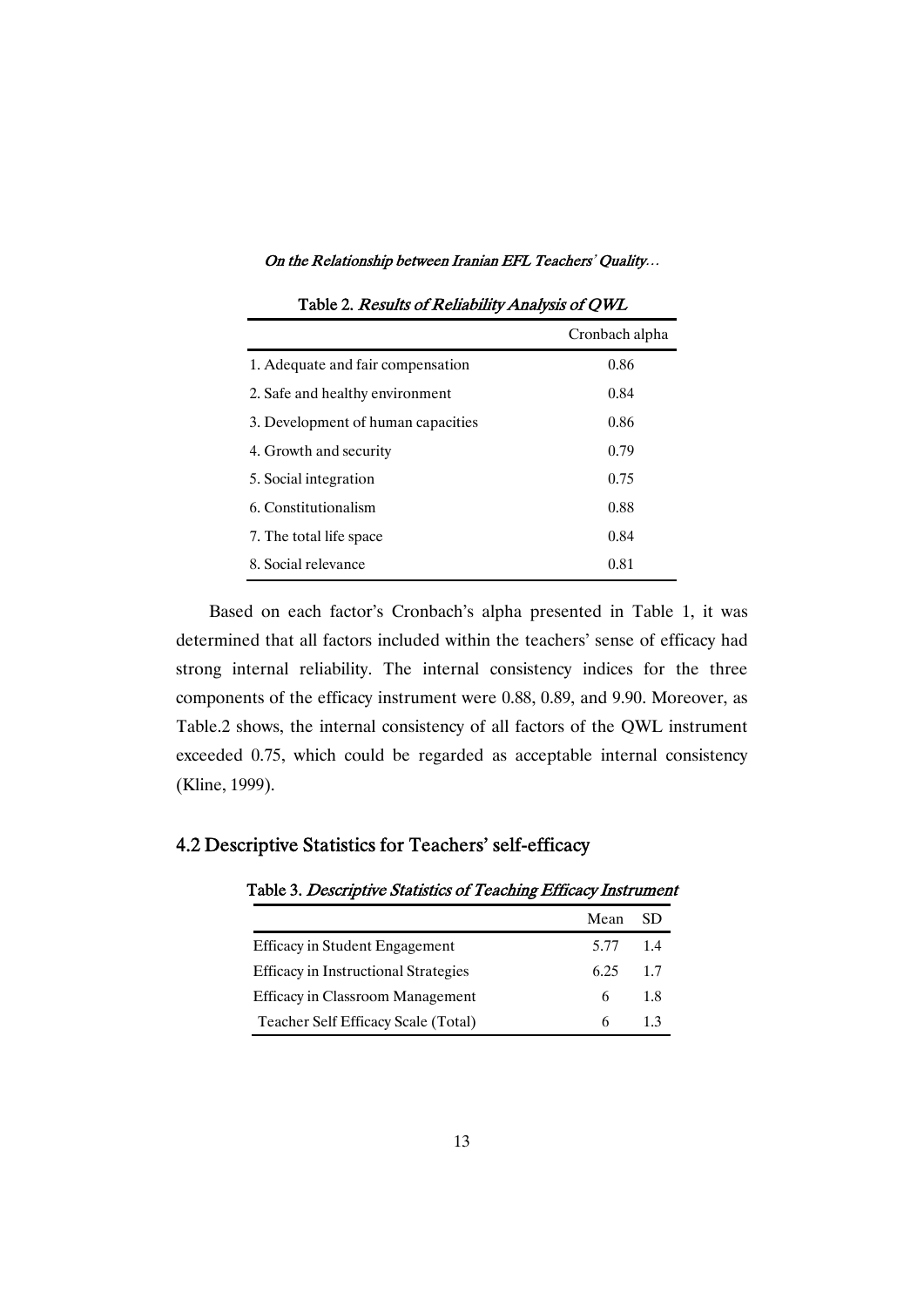Table. 3 shows that the mean score for the Teacher Self Efficacy among the participants was 6, with a standard deviation of 1.3. It amounted to saying that the participants perceived themselves as having a good level of teaching efficacy. The participants reported the highest level of teaching efficacy in instructional strategies ( $M=6.25$ ,  $SD=1.7$ ) and the lowest level in the category of efficacy in student engagement ( $M = 5.77$ , SD=1.4).

### 4.3 Descriptive Statistics for Teachers' QWL Scale

|                                    | Mean | Std. Deviation |
|------------------------------------|------|----------------|
| 1. Adequate and fair compensation  | 2    | 1.1            |
| 2. Safe and healthy environment    | 3.3  | 1              |
| 3. Development of human capacities | 3.6  | 1.1            |
| 4. Growth and security             | 3.5  | 1.2            |
| 5. Social integration              | 2.6  | 1.13           |
| 6. Constitutionalism               | 2.7  | .9             |
| 7. The total life space            | 3    | 1.3            |
| 8. Social relevance                | 3.3  | 1.4            |
| <i>TOTAL</i>                       | 2.8  | 1.2            |

Table 4. Descriptive Statistics of the Participants' Scores in OWL Scale

Table. 4 shows that the mean score for the QWL among the participants was 2.8, with a standard deviation of 1.2. It amounted to saying that the participants perceived themselves as having a medium level of quality of work life. The participants reported the highest level of quality of their work life in the category of *development of human capacities* ( $M=3.6$ ,  $SD=1.1$ ); whereas, they had the lowest level in the category of *Adequate and fair compensation* ( $M=2$ ,  $SD=1.1$ ).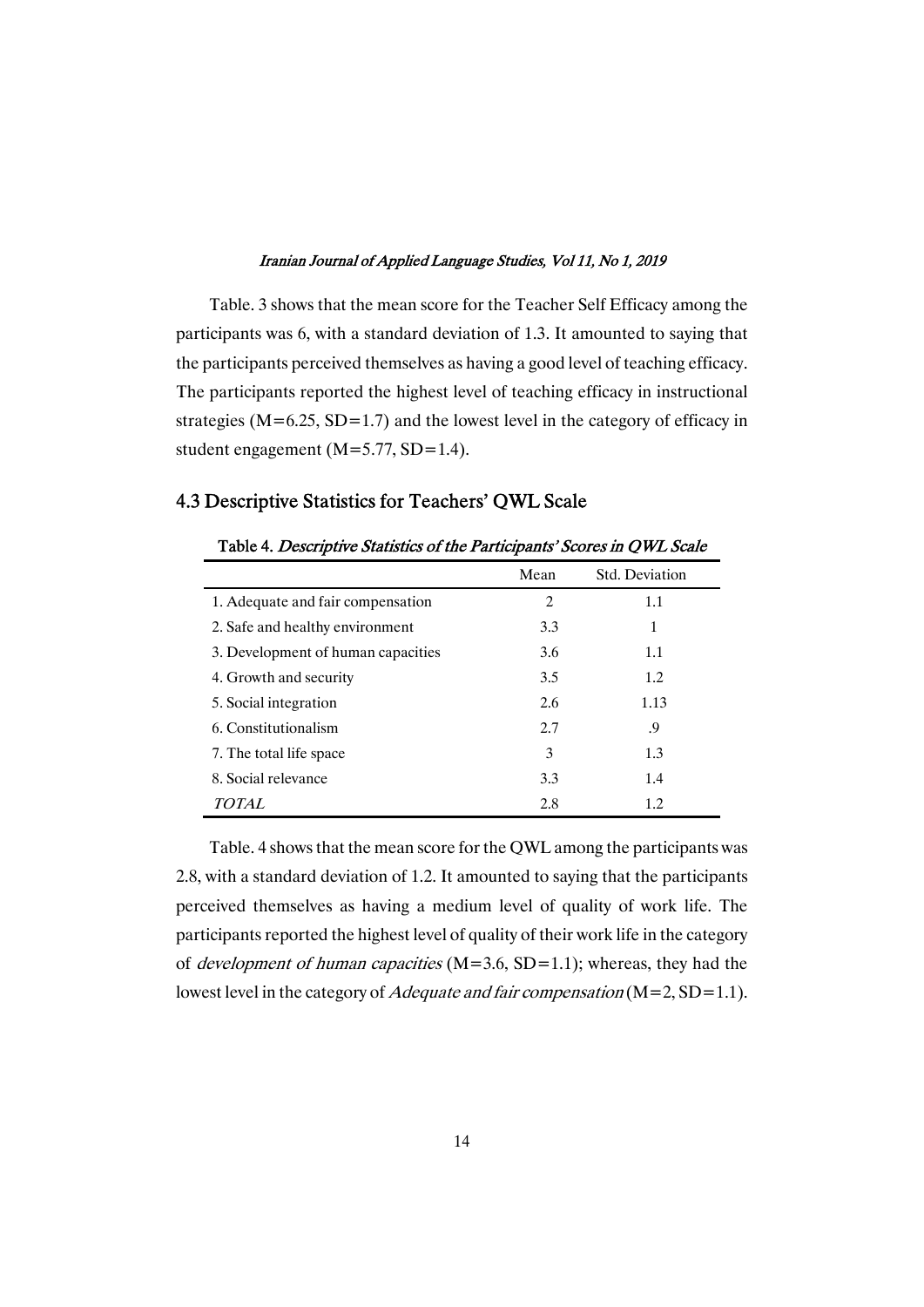# 4.4 Correlation between Teachers' QWL and Teaching Efficacy

|                                 |                     | Teachers' sense of efficacy |
|---------------------------------|---------------------|-----------------------------|
|                                 | Pearson Correlation | .197                        |
| Adequate and fair compensation  | Sig. (2-tailed)     | .325                        |
|                                 | Pearson Correlation | $.456*$                     |
| Safe and healthy environment    | Sig. $(2$ -tailed)  | .001                        |
|                                 | Pearson Correlation | $.463*$                     |
| Development of human capacities | Sig. (2-tailed)     | .001                        |
|                                 | Pearson Correlation | $.428*$                     |
| Growth and security             | Sig. $(2$ -tailed)  | .001                        |
|                                 | Pearson Correlation | $.500**$                    |
| Social integration              | Sig. $(2$ -tailed)  | .001                        |
| Constitutionalism               | Pearson Correlation | $.621**$                    |
|                                 | Sig. $(2$ -tailed)  | .001                        |
|                                 | Pearson Correlation | $.496**$                    |
| The total life space            | Sig. (2-tailed)     | .001                        |
| Social relevance                | Pearson Correlation | $.391*$                     |
|                                 | Sig. (2-tailed)     | .001                        |
|                                 | Pearson Correlation | $.540**$                    |
| Quality of work life (Total)    | Sig. (2-tailed)     | .001                        |

Table 5. Pearson Product Moment Correlation between Quality of Work Life Categories and Teacher Efficacy

Table 5 shows that there was a significant positive correlation between participants' quality of work life and their sense of efficacy  $(p=0.004/\langle 0.01,$  $r = .54$ ). The results also show that there was no correlation between participants' scores on the first category of QWL (adequate and fair compensation) and their sense of efficacy  $(p=325/>0.05, r=.197)$ . However, there was a significant positive correlation between participants' scores on the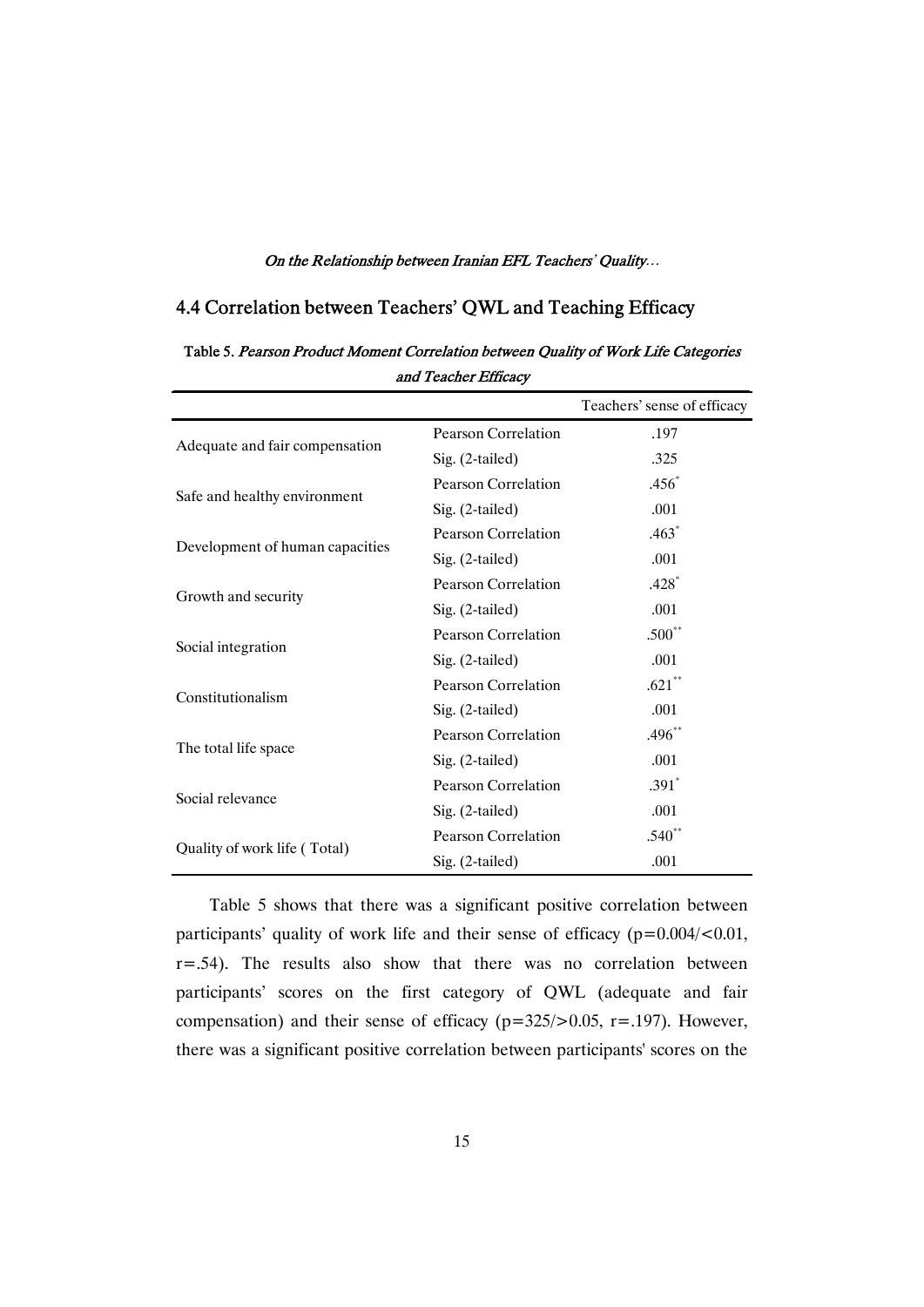other seven dimensions of quality of work life and their sense of efficacy  $(p=0.01/\leq 0.05)$ .

### 4.5. Research Ouestion Two

| The results of the regression analysis are shown in the following tables: |
|---------------------------------------------------------------------------|
| Table 6. ANOVA Output Of Regression Analysis                              |

| Model      | Sum of Squares                                             | Df | Mean Square | F   | Sig.  |
|------------|------------------------------------------------------------|----|-------------|-----|-------|
| Regression | 13802                                                      | 8  | 1725.2      | 2.5 | .047a |
| Residual   | 12155                                                      | 18 | 675.32      |     |       |
| Total      | 25957                                                      | 89 |             |     |       |
|            | a. Predictors: (Constant), F1, F2, F13, F4, F5, F6, F7, F8 |    |             |     |       |

b. Dependent Variable: TSES

As it can be seen from Table 6, the regression model is significant at  $p=0.05$  $(F=2.5, df=8, p=0.047<0.05)$ . That is, at least one of the predictors (constant variables) significantly predicts the learners' scores on the dependent variable (teachers'senseofefficacy).

| $-$ we see the second contract in the second contract of $\theta$ |      |                                                                           |      |                          |      |      |
|-------------------------------------------------------------------|------|---------------------------------------------------------------------------|------|--------------------------|------|------|
|                                                                   |      |                                                                           |      | <b>Change Statistics</b> |      |      |
|                                                                   |      | R Square Adjusted R Square R Square Change F Change df1 df2 Sig. F Change |      |                          |      |      |
| $-729$ <sup>a</sup>                                               | .532 | .324                                                                      | .532 | 2.555                    | 8 18 | .047 |

Table 7. Regression Model Summary

As it can be seen in Table 7, the adjusted R square is .324. That is, 32 percent of the variance of teachers' efficacy is predicted by the dimensions of quality of work life.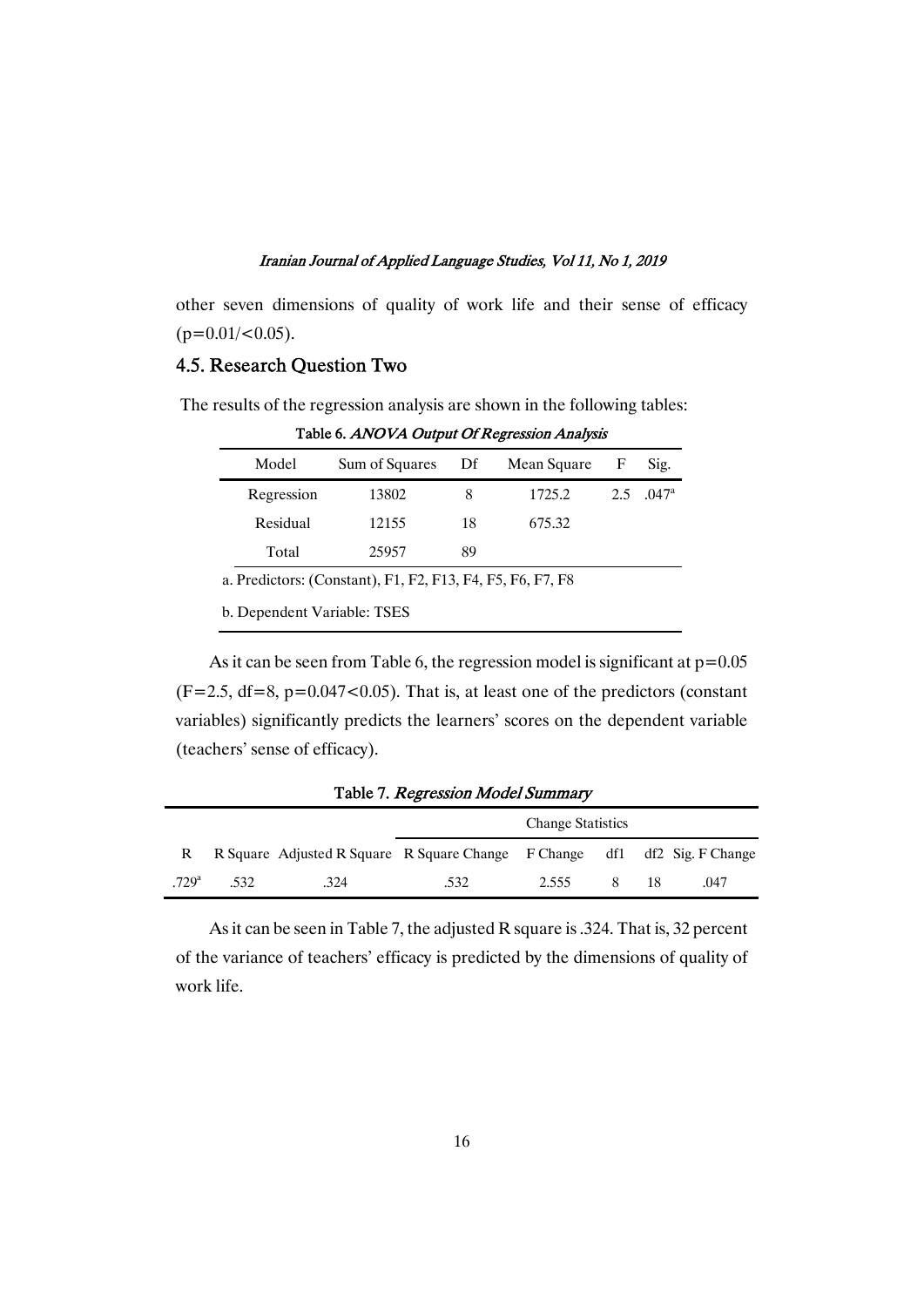| On the Relationship between Iranian EFL Teachers' Quality |  |  |  |
|-----------------------------------------------------------|--|--|--|
|-----------------------------------------------------------|--|--|--|

| Model                              | B        | Std. Error | <b>Beta</b> | T      | Sig. |
|------------------------------------|----------|------------|-------------|--------|------|
| 1 (Constant)                       | 75.881   | 19.789     |             | 3.834  | .001 |
| 1. Adequate and fair compensation  | -4.668   | 2.476      | $-43$       | $-1.8$ | .076 |
| 2. Safe and healthy environment    | 1.866    | 2.928      | .189        | .637   | .532 |
| 3. Development of human capacities | $-0.275$ | 2.099      | $-.03$      | $-131$ | .897 |
| 4. Growth and security             | $-472$   | 2.229      | $-.05$      | $-212$ | .835 |
| 5. Social integration              | 2.031    | 2.393      | .224        | .849   | .407 |
| 6. Constitutionalism               | 7.107    | 3.312      | .587        | 2.146  | .04  |
| 7. The total life space            | 4.530    | 3.196      | .429        | 1.417  | .173 |
| 8. Social relevance                | $-2.515$ | 2.523      | $-.30$      | $-997$ | .332 |

Table 8. Beta,  $t$  and sig (p) Values for Each of the Models

a. Dependent Variable: TSES

As it can be seen in Table 8, the regression model is significant ( $F8$ ,  $89=2.5$ ,  $p <$ 0.05. Adjusted R square=.324. Significant variables are shown below:

| Predictor variable | Beta | p value     |
|--------------------|------|-------------|
| Constitutionalism  | .587 | 0.04 < 0.05 |

As it can be seen, constitutionalism (see 2.2) contributed to the model (Beta=0.587,  $p=0.04<0.05$ ), but the other dimensions do not contribute, although there is a significant correlation between each component of QWL and teachers' efficacy. The Beta value shows that each added point on the constitutionalism increases the teaching efficacy by 0.587.

### **5.** Discussion

The main objective of the present study was to explore the relationship between Iranian EFL teachers' quality of work life and their teaching efficacy. The findings showed that Iranian EFL teachers perceived themselves as having a good level of teaching efficacy (Mean=6). This finding is consistent with Akbari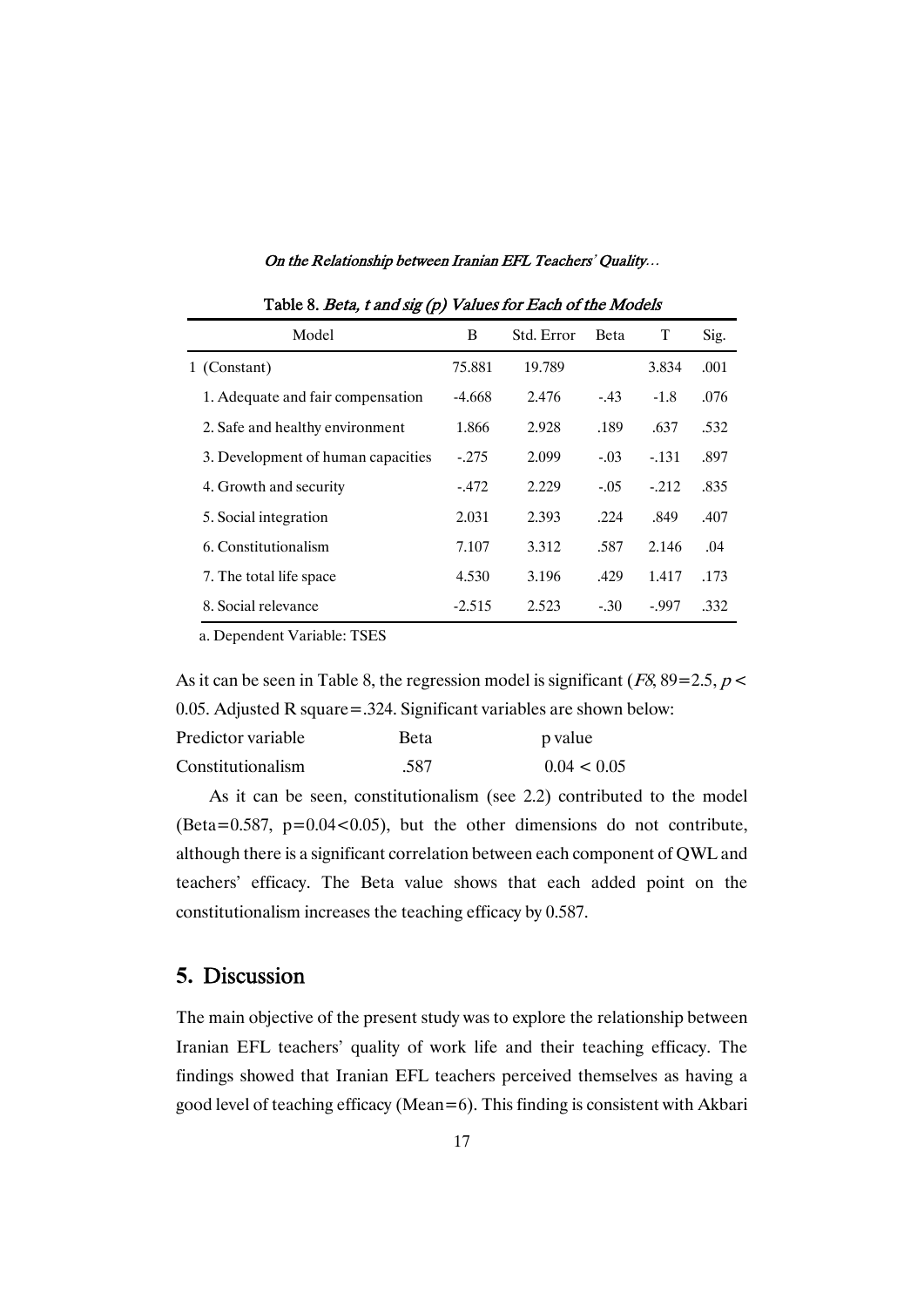$(2011)$  findings, who argued that Iranian EFL has a positive perception about their teaching efficacy. The results also showed that, in general, Iranian EFL teachers perceived themselves to have a medium level of quality of work life. This finding is consistent with Jofreh, Yasini, Faraji Dehsorkhi, and Hayat (2013) findings since they argued that those Iranian EFL teachers have a medium to low level of QWL. The finding is also in agreement with Baleghzadeh and Godian  $(2012)$ , who argued that the total QWL of Iranian EFL teachers is medium, but some components are low, some are medium, and some are high. Viewing the separate components of QWL, the results of the present study showed that the participants reported the highest level of quality of their work life in the category of development of human capacities ( $M=3.6$ ) and the lowest level in the category of adequate and fair compensation  $(M=2)$ . Therefore, it could be strongly argued low and unfair payment has always been a great concern for teachers in Iran. Teachers feel that they are not paid what they deserve. Most of them are forced to work longer extra hours, (Sometimes for more than 48 hours a week) to be able to afford their family life. This will obviously have a negative effect on the quality of the work they do.

The results of the study also showed that the mean score of the population on social integration is 2.6, which can be perceived as average. Therefore, it could be argued that the participants see themselves to be somehow socially integrated with their school community. They have partially good relationships with their colleagues. Such a finding is a little bit different from Jofreh et al. (2013). They argued that Iranian EFL teachers are highly integrated with the school community and have good relationships with their colleagues. Such a minimal distinction might be because of the contexts from which participants were selected. The present study was carried out in a multicultural setting with different religions while the study of Jofreh et al.  $(2013)$  was carried out in a mono-cultural setting. The results also showed that Iranian EFL teachers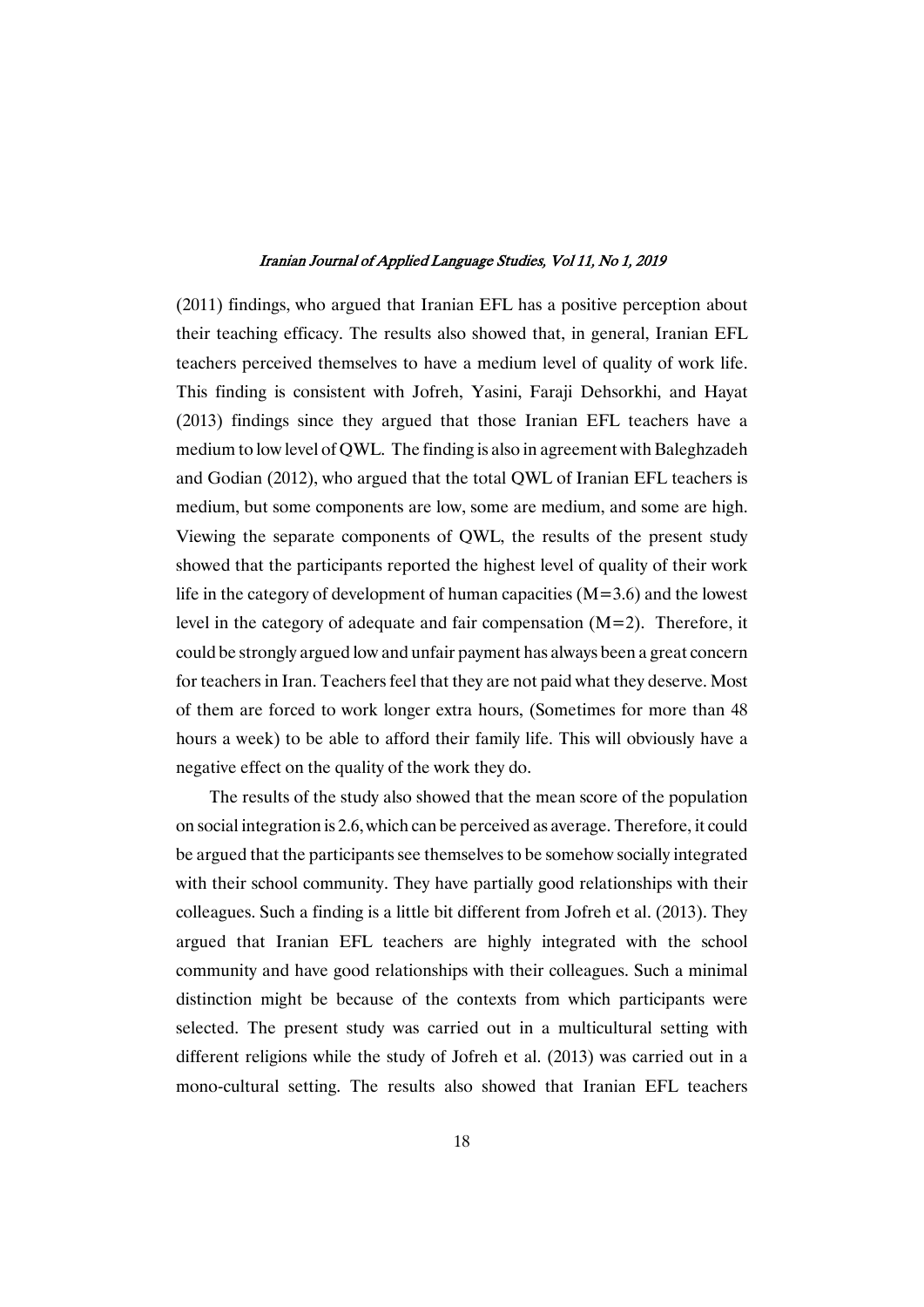enjoyed their job in total life space. As Jofreh et al. (2013) argued, they have time for leisure of their families and they are not forced to change geographically.

The results showed that there the correlation between all dimensions of QWL and teachers' teaching efficacy except for "adequate and fair compensation" is significant at a P-value of 0.05. Although the correlation coefficient between the other dimensions and teachers' teaching efficacy is significant, the R-value is not the same in all dimensions. For example, the correlation index of the dimension of Constitutionalism is 0.64 which is the highest, and R between social relevance and teaching efficacy is 0.39 which is the lowest. The differences among the correlation coefficients between dimensions of QWL and teaching efficacy might have some psychological, social, and economical justifications which need further exploration by the other researchers interested in the field.

# **6.** Conclusions

The results of the study were interpreted, and in line with the findings, the following conclusions are made:

- 1. Iranian EFL teachers' total OWL is medium to somehow high, which seems to be satisfactory.
- 2. Iranian EFL teachers do not enjoy "Adequate and fair compensation." Therefore, it could be concluded that that low pay correlates with low teacher efficacy. This means that one's self-efficacy is greatly influenced and/or mediated by one's culture. Rather than self-efficacy being completely individualistic (as previously thought), our societal values may play a larger role in establishing teacher efficacy.
- 3. Social integration of the employees in culture-dependent. That is, teachers in some cities have higher social integration with the school community than EFL teachers in other cities.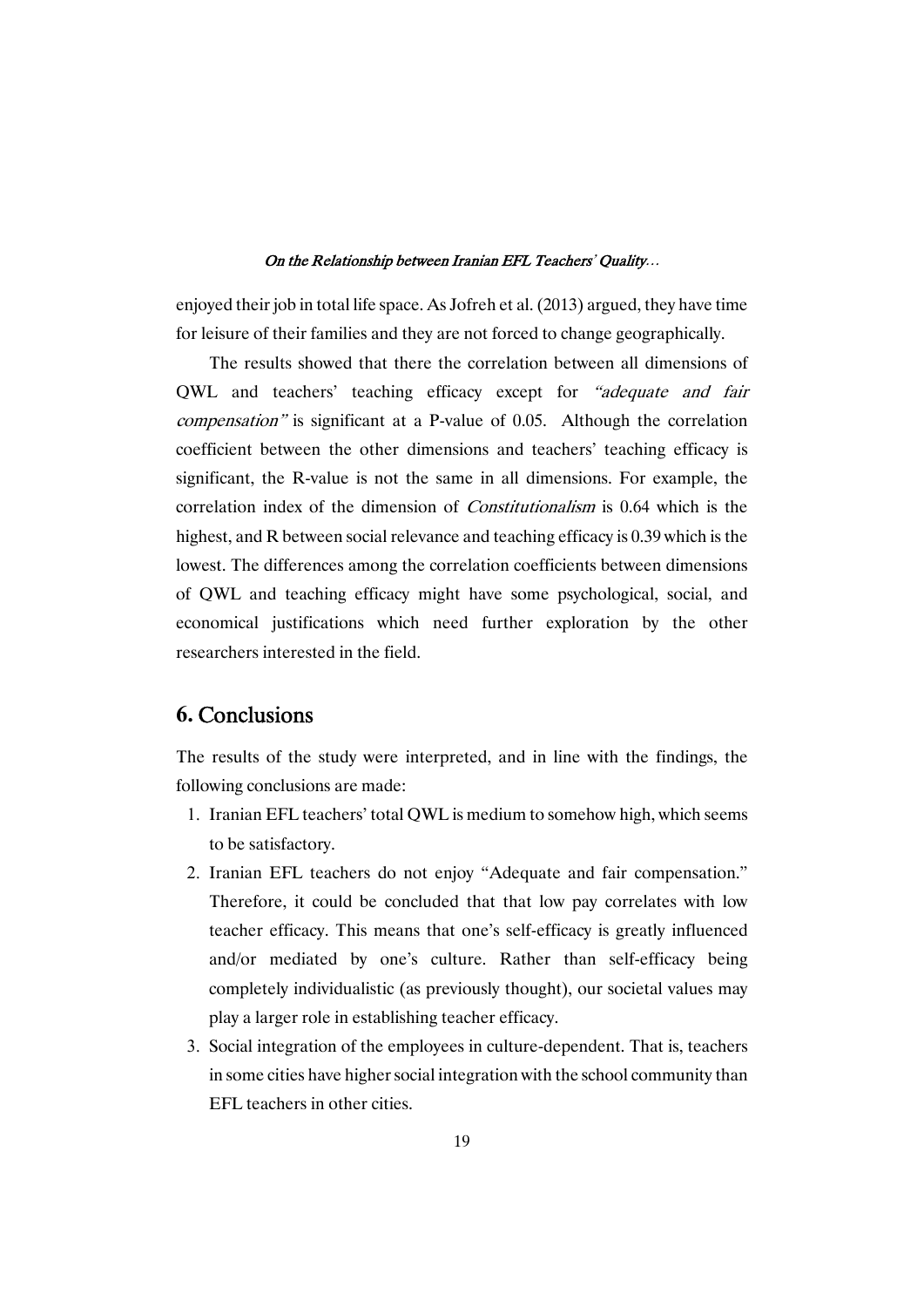- 4. Almost all teachers in Iran have the same perception of the total life space because all the participants were from Iran, there are likely cultural similarities and fewer differences than there might be in a more diverse sample.
- 5. Although teachers' teaching efficacy is significantly correlated with all dimensions of QWL but "adequate and fair compensation," only constitutionalism could significantly predict the teachers' teaching efficacy. Therefore, it could be concluded that some other variables are influential which needs to be investigated by the other researchers interested in the field.
- 6. Iranian EFL teachers' efficacy in instructional strategies is greater than their efficacy in student engagement and efficacy in classroom management.
- 7. The results of linear regression analysis showed that the regression analysis model was significant, but only one of the variables of the QWL could significantly predict Iranian EFL teachers' teaching efficacy ( $F8,89=2.5, p$ )  $\leq$  0.05). Therefore, it could be strongly argued that teachers' OWL is not the only influential factor on teaching efficacy. Several other variables, such as psychological, social, and psychological factors might be influential. It has been argued that teachers' affective factors such as personality and their academic status significantly affect their sense of efficacy. Therefore, it could be strongly argued that a combination of social, psychological, cognitive, and economical variables influences EFL teachers' teaching efficacy, which must be properly investigated through replicating the present study using different contexts and research designs.

In line with the results of the present study, it could also be argued that authorities in the Ministry of Education should be aware of the influence of quality of work life factors on teacher teaching efficacy. In this way, they will be in a better position to take measures so that they can overcome local obstacles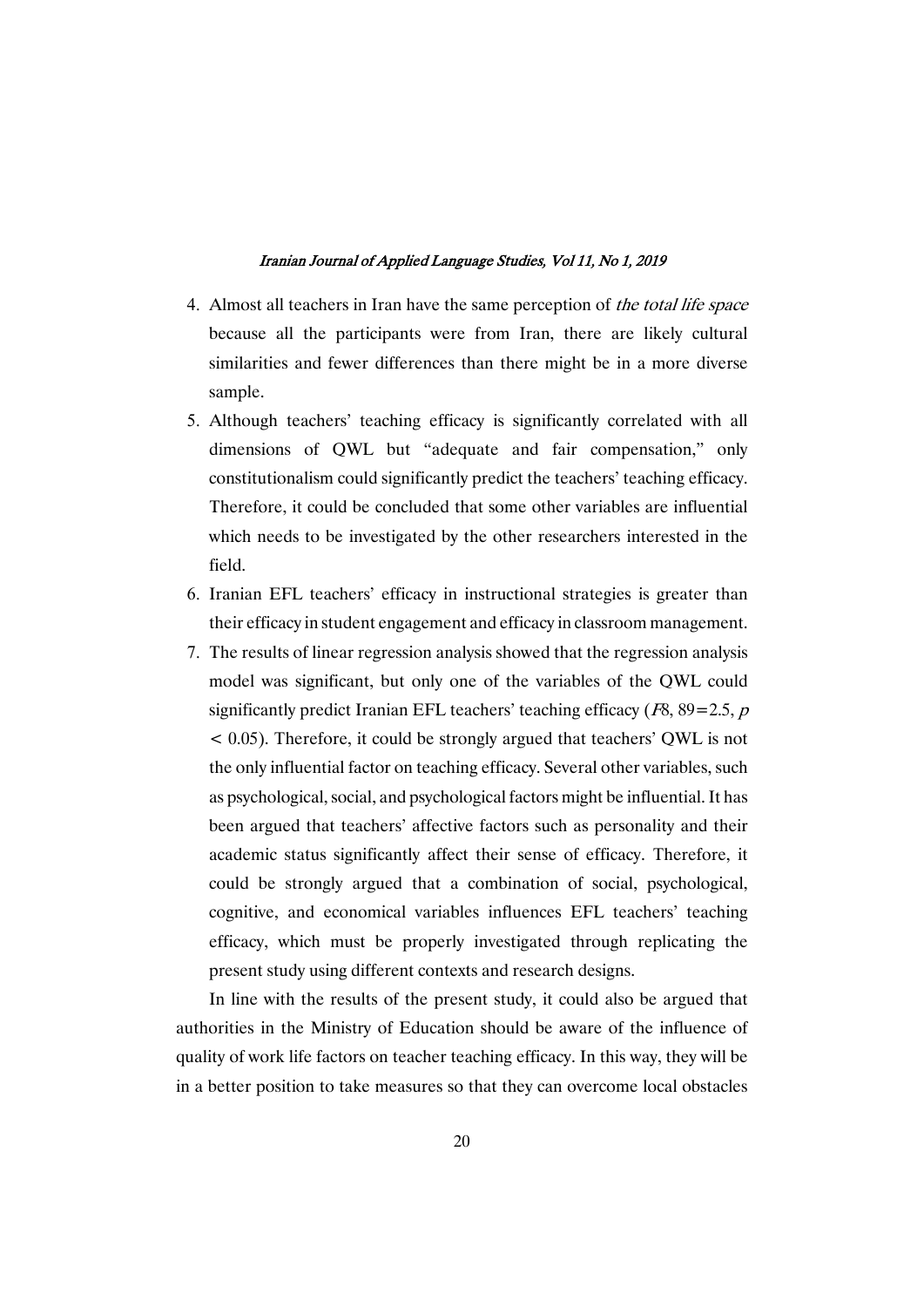for teachers, such as unfair and inappropriate compensation and social integration, as attested by the findings of this study. They must promote the compensation which teachers receive. Moreover, educational decision makers should foster social integration between and within schools and develop the teachers' capacities in such a way that they feel they are constantly growing. They should also provide opportunities for teachers to take part in workshops and inservice training programs so that the teacher can develop professionally.

# References

- Adams, C., & Pierce, R. (1999). Characteristics of effective teaching. Language Teaching, 102-107. Retrieved July 5, 2012 from the ERIC database.
- Akdere, M. (2006). Improving quality of work life: Implications for human resources. Business Review, 6(1), 173-177.
- Anbugeetha, D. (2013). A study on quality of work life at a garment manufacturing unit in Perndurai – A case study. Asian Journal of Research in Business Economics and Management, 3(6), 76-87.
- Asgari, H., & Dadashi, M. (2011). Determining the relationship between quality of work life and organizational commitment of Melli Bank staff in west domain of Mazandaran. Australian Journal of Basic and Applied Sciences, 5(8), 682-687.
- Baleghizadeh, S., & Gordian, Y. (2012). Motivation and quality of work life among secondary school EFL teachers. Australian Journal of Teacher Education, 37(7), 30-42.
- Bandura, A. (1977). Self-efficacy: Toward a unifying theory of behavioral change. Psychological Review, 84(2), 191-215.
- Bandura, A. (1993). Perceived self-efficacy in cognitive development and functioning. Educational Psychologist, 28(2), 117-148.
- Bandura, A. (1997). Self-efficacy: The exercise of control. Freeman. New York: Freeman.
- Bandura, A. (2001). Social cognitive theory: An agentic perspective. Annual Review Psychology, 52(1), 1-26.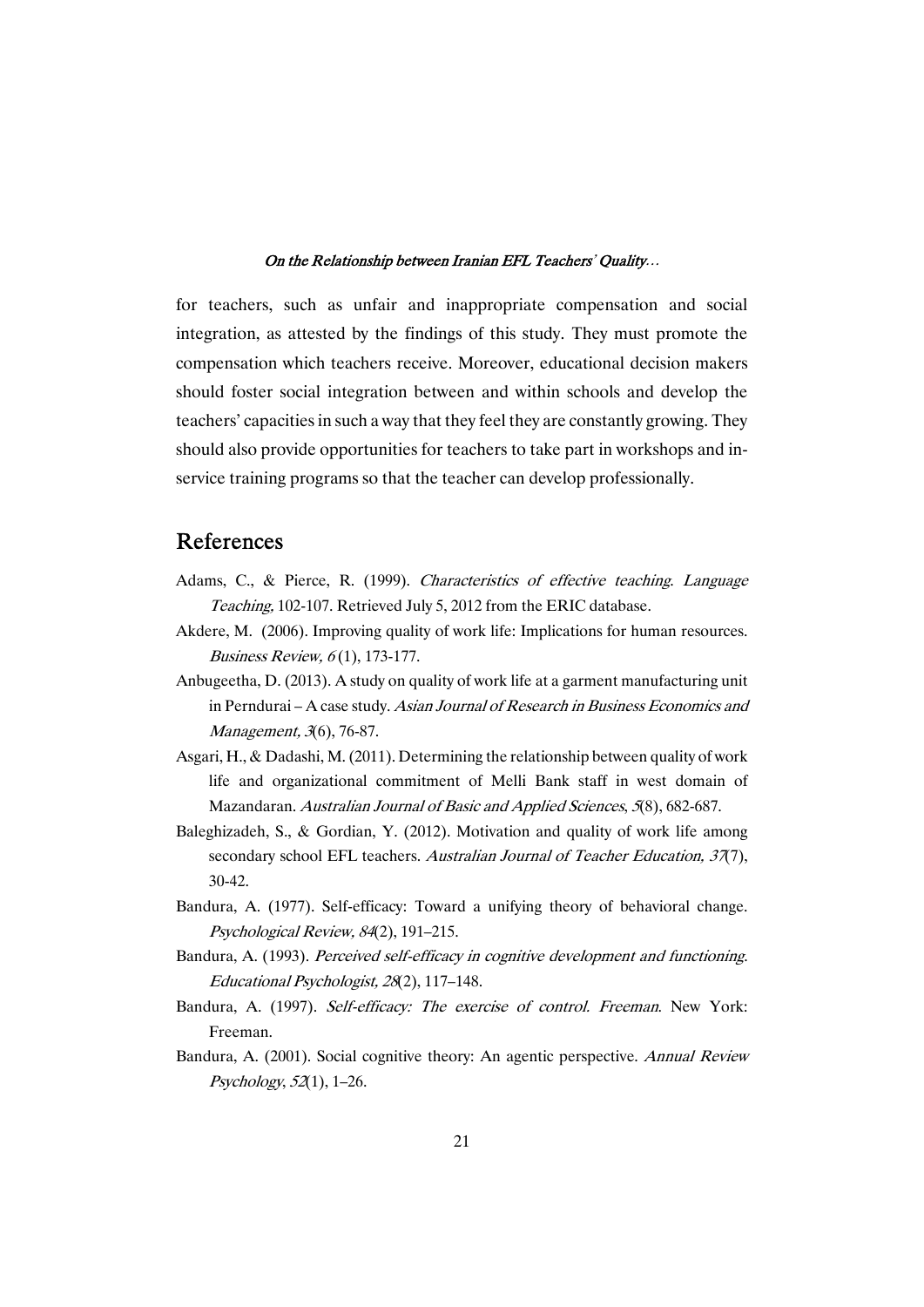- Coladric, T. (1992). Teachers' sense of efficacy and commitment to teaching. Journal of Experimental Education, 16(3), 323-337.
- Crookes, G. (1997a). What influences what and how second and foreign language teachers teach?. Modern Language Journal, 81, 67-79.
- Crookes, G. (1997b). SLA and language pedagogy: A socioeducational perspective. Studies in Second Language Acquisition, 19, 93-116.
- Day, C. Elliot, B., & Kington, A. (2005). *Reform*, standards and teacher identity: Challenges of sustaining commitment. Teaching and Teacher Education, 21, 563-577.
- Dolan, S. L, García, S., Cabezas, C., Tzafrir, S. S. (2008). Predictors of quality of work and "poor health" among primary health-care personnel in Catalonia: Evidence based on cross-sectional, retrospective and longitudinal design", International Journal of Health Care Quality Assurance, 21(2), 203-218
- Dolan, S.L., Saba, T., Jackson, S.E., & Schuler, R.S. (2007). Gestion des resources humaines: Tendacies, enjeux et pratiques actualles (4th ed.), ERPI (Canada) and Pearson Education, Paris.
- Donald, C., et al. (2005). Quality of working life indicators in Canadian health care organizations: A tool for healthy healthcare work places. Occupational Medicine,  $5(1)$ , 54-59
- Emadzadeh, M. k., Khorasani, M. & Nematizadeh, F. (2012). Assessing the quality of work life of primary school teachers in Isfahan. Interdisciplinary Journal of contemporary Research in Business, 3(9), 438-448.
- Emmer, E., & Hickman, J. (1991). Teacher efficacy in classroom management. Educational and Psychological Measurement, 51(4), 755–765.
- Flippo, E. B. (1980). Personnel Management. New York: McGraw-Hill Bo Company.
- Gibson, S., & Dembo, M. H. (1984). Teacher efficacy: A construct validation. Journal of Educational Psychology, 76(4), 569–582.
- Goodard, R.D., & Goodard, Y.L. (2001). A multilevel analysis relationship between teacher and collective efficacy in urban schools. Teaching and Teacher Education, <sup>17</sup>(7),807-818.
- Guskey, T. R. (1981). Measurement of responsibility teachers assume for academic successes and failures in the classroom. Journal of Teacher Education, 32(1), 44-56.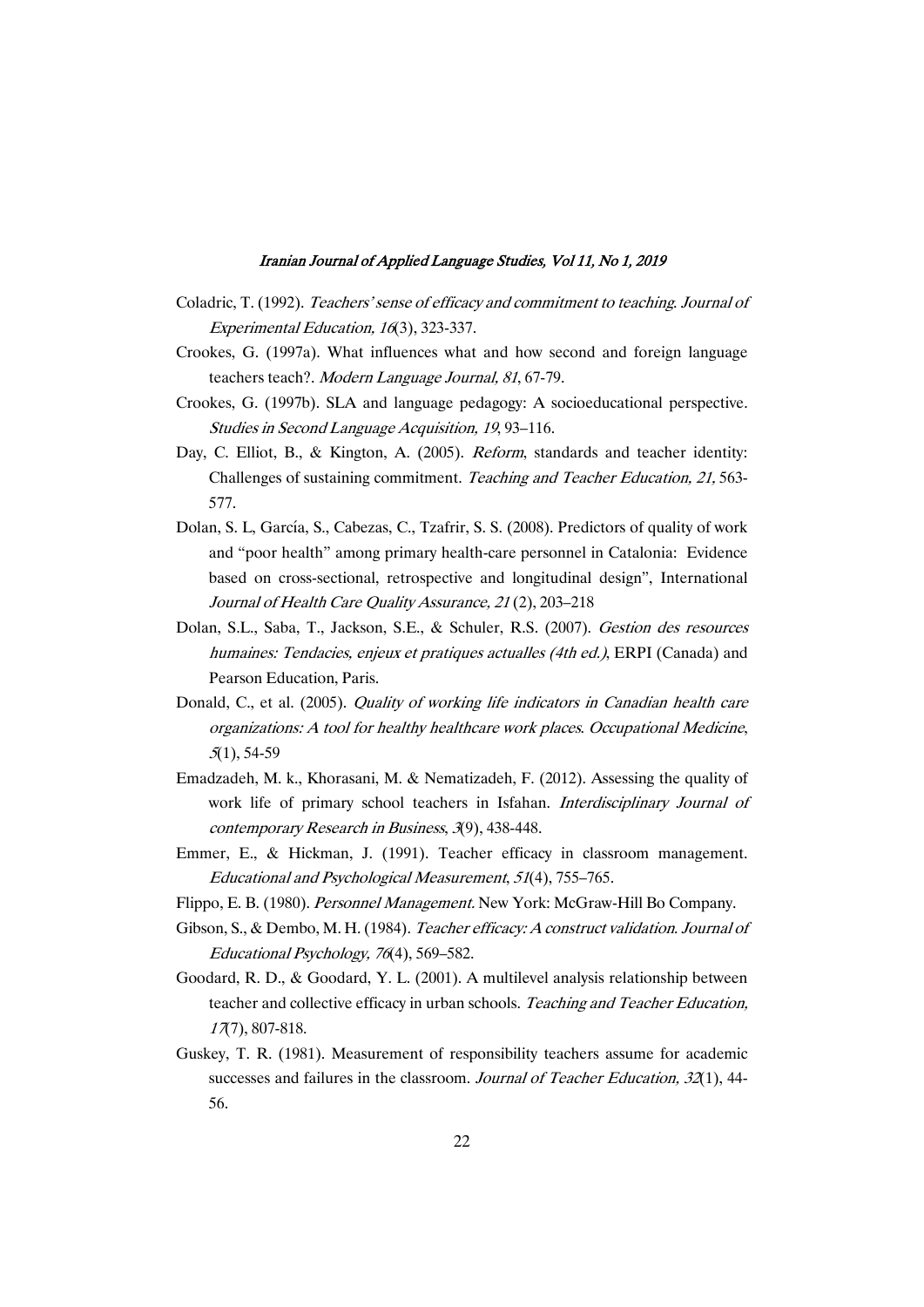- Havlovic, S. J., (1991). Quality of work life and human resource outcomes. Industrial Relations,30(3),469-479.
- Hoy, W. K., & Woolfolk, A. H. (1990). Socialization of student teachers. American Educational Research Journal, 27(2), 279-300.
- Hua, J. (2006). A study of the relationship on the Bureau of Investigation officials, quality of work life, work pressure, and Job satisfaction (Masters' thesis). Public Affairs management, etd-0725106-162508.
- Kheirandish, S. M. (2009). Relation between working life quality and performance of employees in Irankhodro Dizeli Company (Masters' thesis). Alameh Tabatabaii University, Tehran, Iran.
- Jofreh, M., Yasini, A., Faraji Dehsorkhi, H., & Hayat, A. (2013). The Relationship between EFL teachers' quality of work life and job motivation. Middle-East Journal of Scientific Research, 13(3), 338-346.
- Johnstone, R. (2004). Language teacher education. In A. Davies & C. Elder, (Ed), The handbook of applied linguistics (pp.649-671). Oxford: Blackwell.
- Kline, P. (1999). Handbook of psychological testing. (2nd ed.). New York: Routledge.
- Lau, R. S. M. (2000). Quality of work life and Performance. International Journal of service industry,  $3(1)$ , 155-162.
- London, M. (1983). Toward a theory of career motivation. Academy of Management Review, 8, 620-630.
- Luthans, F. (1998). Organizational behavior. (8th edition). Boston, MA: Irwin McGraw-Hill.
- Monfaredniya, N. (2008). Examination of relation between working life quality and vocational weariness of Tehran Azad Universities employees. (Unpublished master's thesis). Tehran IT University.
- Nadler, D. A. & Lawler, E.E. (1983). *Quality of Work Life: Perspective and Direction*. Organizational Dynamics, 11(3), 20-30.
- Pinder, C.C. (1998). Work motivation in organisational behaviour. Upper Saddle River, NJ: Prentice-Hall.
- Rethinam, G., & Ismail, M. (2008). Constructs of quality of work life: A perspective of information and technology professionals. European Journal of Social Science, 7(1),226233.